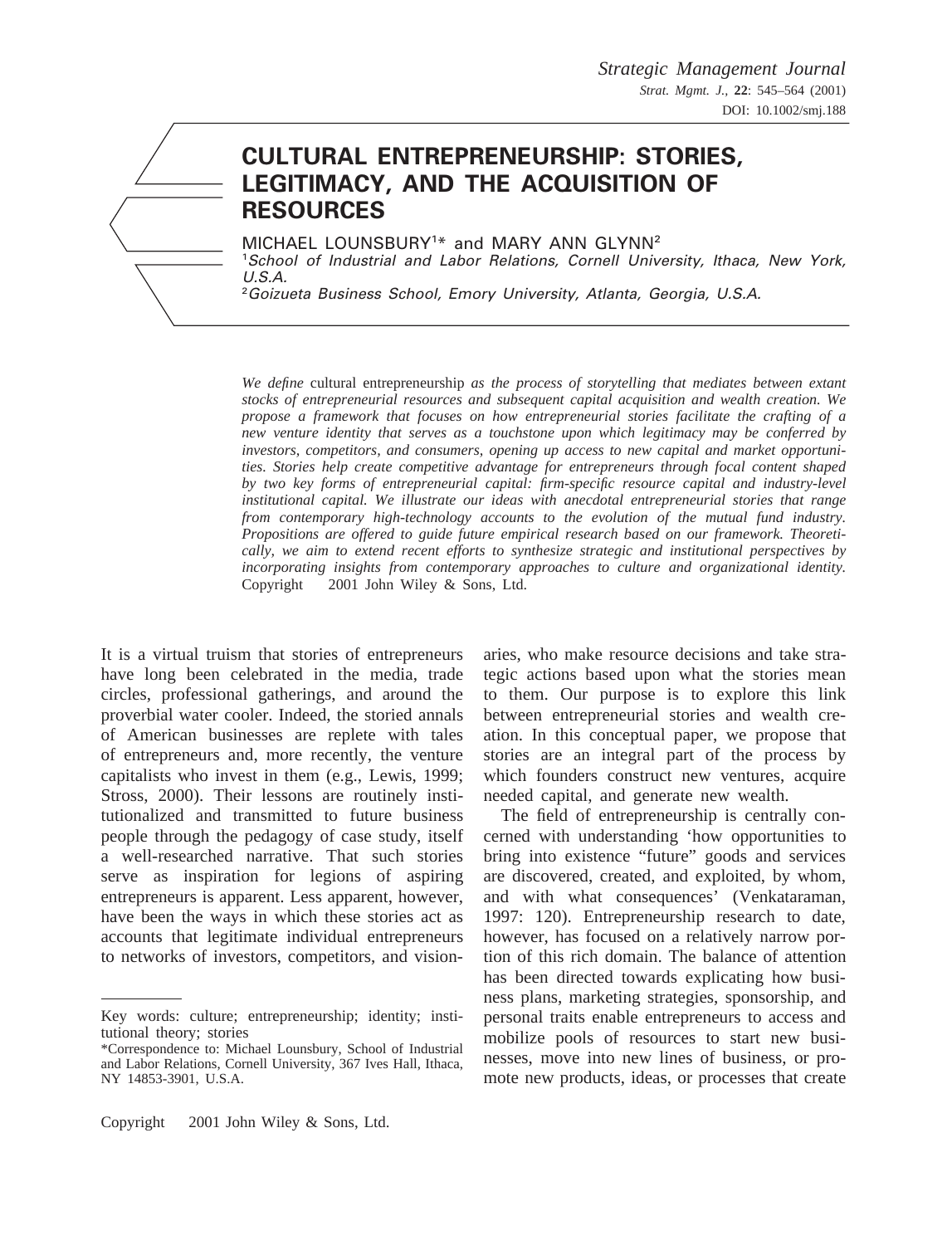wealth (e.g., Hofer and Bygrave, 1992; Schoonhoven and Eisenhardt, 1992; Schoonhoven and Romanelli, forthcoming). Despite the fact that entrepreneurship is 'a context-dependent social process' (Low and Abrahamson, 1997: 435), entrepreneurship researchers have largely neglected the broader social and cultural dynamics that embed start-ups (Aldrich and Wiedenmayer, 1993; Baum and Oliver, 1996; Reynolds, 1992).

Our work seeks to locate entrepreneurship within these cultural and symbolic realms of meaning. Following Scott and Lane (2000: 49), we draw on a general definition of culture as 'an interpretive framework through which individuals make sense of their own behavior, as well as the behavior of collectivities in their society.' While interpretive frameworks exist at multiple levels (e.g., organization and society), we view them as nested in the sense that organizations must cultivate firm-level cultures in ways that resonate with broader societal beliefs or risk problems associated with the lack of legitimacy (Dacin, Ventresca, and Beal, 1999). While we believe that the arguments we forward about storytelling are applicable to intrapreneurs and corporate leaders as well as entrepreneurs, we focus mainly on entrepreneurial story-telling for the sake of parsimony.

Because of the novelty and uniqueness of their ventures (Aldrich and Fiol, 1994), entrepreneurs confront 'problems associated with lack of legitimacy' (Low and Abrahamson, 1997: 436) or external validation (Stone and Brush, 1996). Legitimacy flows from the 'cultural alignment' (Scott, 1995: 45) of, or cultural support (Meyer and Scott, 1983: 201) for, a new venture. In turn, legitimation can enable capital acquisition, as illustrated in this anecdote of the Hotmail entrepreneur, Sabeer:

… Sabeer refuses to give the credit to anything other than the culture of the Valley itself: 'Only in Silicon Valley could two twenty-seven-yearold guys get three hundred thousand dollars from men they had just met. Two twenty-seven year old guys who had no experience with consumer products, who had never started a company, who had never managed anybody, who had no experience even in software—Jack and I were hardware engineers. All we had was the idea. We didn't demo proof-of-concept software or a prototype or even a graphic printed on a piece of paper. I just sketched on Steve Jurvetson's whiteboard. Nowhere in the world could this happen but here.' (Bronson, 1999: 85)

As the story goes, nascent entrepreneurs (Aldrich, 1999: 77) can leverage cultural dynamics to enable beneficial resource flows. Given that most start-ups lack proven track records, obvious asset value, and profitability, stories can provide needed accounts that explain, rationalize, and promote a new venture to reduce the uncertainty typically associated with entrepreneurship (Aldrich and Fiol, 1994).

We propose that stories play a critical role in the processes that enable new businesses to emerge. Stories that are told by or about entrepreneurs define a new venture in ways that can lead to favorable interpretations of the wealthcreating possibilities of the venture; this enables resource flows to the new enterprise. Given that some national market structures and economic contexts such as in the United States, Israel, and Canada have been found to encourage entrepreneurship more than those found in countries such as Denmark, Finland, and France (see Reynolds, Hay, and Camp, 1999), however, we believe that the relationship between entrepreneurial stories and wealth creation may be more easily identified in countries where entrepreneurship is reinforced by the broader institutional structures of a society. Nonetheless, we believe that the ideas put forth are generalizable across contexts even though broader societal factors that inhibit aggregate levels of entrepreneurship in some countries may explain much more variance than the more local efforts of entrepreneurs that we highlight. To foreshadow our conclusions, we propose that stories function to identify and legitimate new ventures, thus mediating between extant stocks of entrepreneurial resources and subsequent capital acquisition and wealth creation. We define this process as *cultural entrepreneurship*.

Figure 1 provides a process model of cultural entrepreneurship that summarizes the causal relationships that we posit. We focus attention on how entrepreneurs must tell stories about their stock of capital in order to identify and legitimate their new ventures; in turn, these stories enable the acquisition of new capital and, ultimately, the generation of wealth. Wealth generation can be assessed by tracking new venture growth, the performance of entrepreneurial ventures, as well as aggregate economic growth and development fostered by entrepreneurship. New venture growth, which may be tracked by the rates by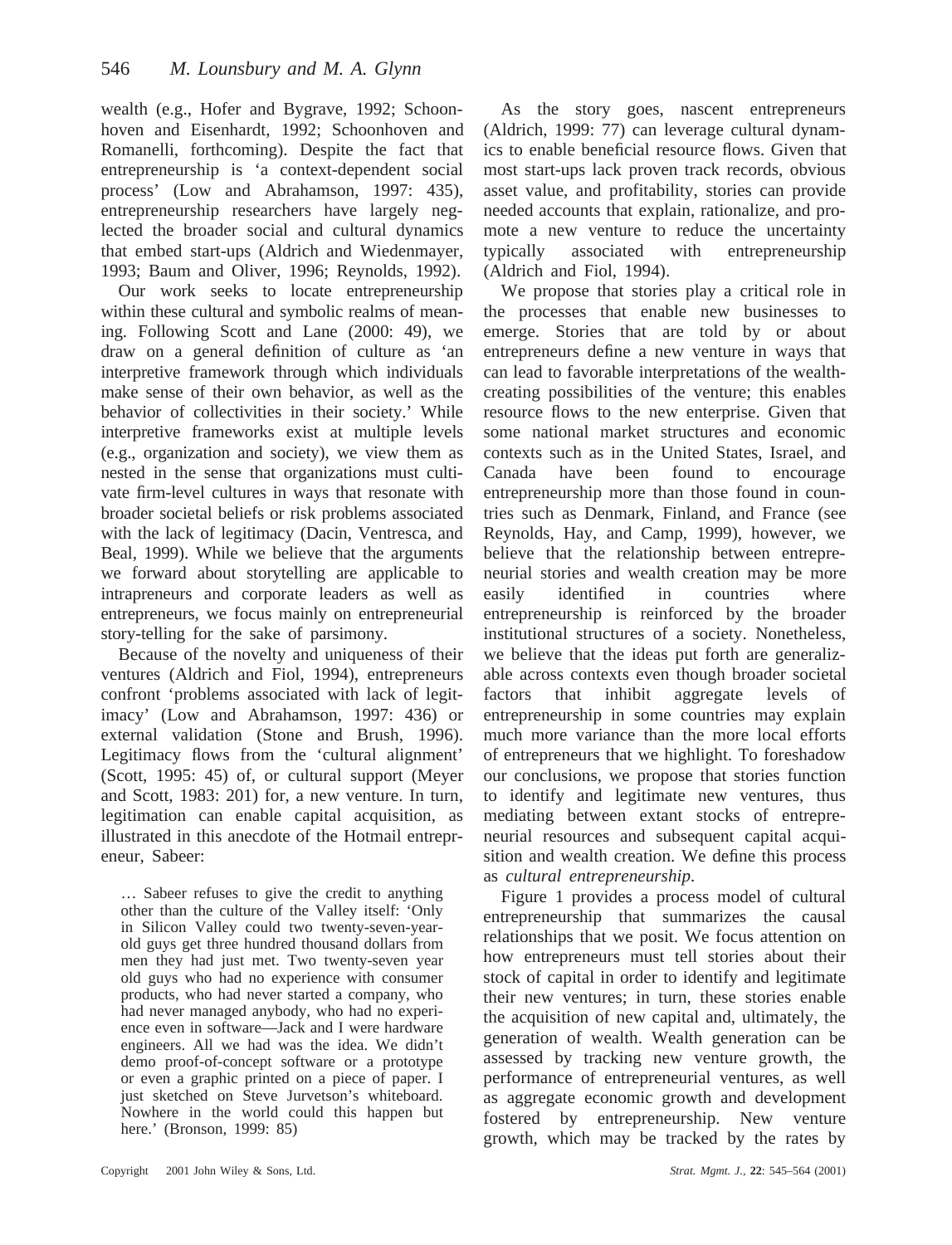

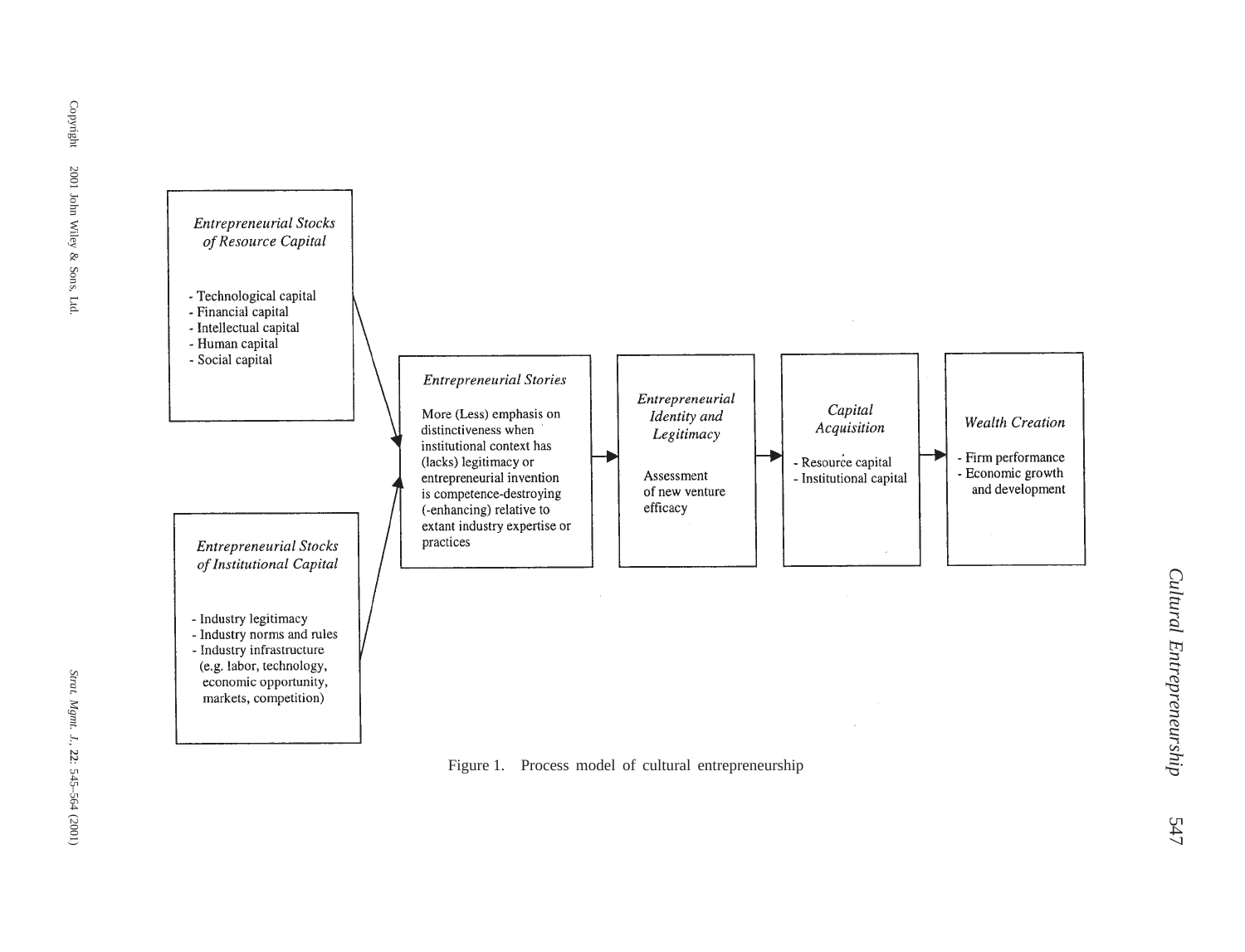which sales or profits increase, is a common indicator of an entrepreneurial venture's wealthcreating ability. Standard accounting measures such as return on assets or return on equity may be used to gauge new venture performance and changes in gross domestic product taps into overall economic growth.

While our figure is linear in directionality, we recognize that the process of cultural entrepreneurship is a dynamic, recursive one such that, over time, acquired capital and created wealth flow back to affect entrepreneurs' stocks of capital as well as their stories. Our approach necessitates an examination of both the firm and its broader institutional environment, an approach anticipated by Oliver (1997). Combining resource-based views of the firm (Barney, 1991) with institutional theory (Scott, 1995), Oliver argued that sustainable competitive advantage depends on both resource capital, or firm-specific value-enhancing assets and capabilities, and institutional capital, the broader industry influences which can enhance or inhibit optimal use of resource capital.

More specifically, resource capital refers to those firm-specific value-enhancing assets and capabilities (rare, inimitable, tangible, and intangible assets) that shape the fortunes of organizations (e.g., Amit and Schoemaker, 1993; Barney, 1991; Fombrun, 1996; Fombrun and Shanley, 1990; Penrose, 1959; Selznick, 1957; Snow and Hrebiniak, 1980; Teece, Pisano and Schuen, 1997; Wernerfelt, 1984). We view resource capital as a broad category that encompasses a variety of more specific kinds of capital such as technological capital, financial capital, human capital, intellectual capital, and social capital that are important ingredients for the success of both entrepreneurs and established organizations. Following Oliver (1997), we define institutional-level capital as consisting of three main industry-level elements: industry legitimacy, industry norms and rules, and industry infrastructure. Industry legitimacy has to do with the degree to which the products and services offered by organizations in a given industry are accepted as appropriate and useful by broader publics (Hannan and Freeman, 1989; Scott, 1995; Suchman, 1995). Industry norms and rules define what kinds of economic behavior are appropriate and socially acceptable (Scott, 1995). Industry infrastructure consists of the broader set of generalized industry resources

such as a skilled labor force and technology as well as market opportunities that can be drawn on by both extant organizations and new entrants in order to fuel the development and growth of their businesses. Traditional industrial organization factors such as seller concentration and conditions of entry (Caves, 1992; Scherer and Ross, 1990) are included in our concept of industry infrastructure. Taken together, resource capital and institutional capital highlight both the capabilities and context of entrepreneurial action. In arguments that parallel those of Oliver (1997), we argue that both are 'indispensable' antecedents to entrepreneurial stories and affect the acquisition of additional capital and wealth creation.

Our work extends recent efforts to synthesize strategic and institutional perspectives (e.g., Baum and Dobbin, 2000; Lounsbury, Hirsch, and Klinkerman, 1998; Oliver, 1997; Rao, 1994; Suchman, 1995) by incorporating insights from contemporary theories about culture and the literature on organizational identity in order to guide the study of entrepreneurship. We extend theory in two key directions. First, we map how entrepreneurs leverage culture to legitimate new ventures and advantage subsequent capital acquisition and wealth creation. Second, we respond to calls for theoretical integration (Barney and Zajac, 1994; Shane and Venkataraman, 2000) in our focus on how both resource capital and institutional capital shape the content of entrepreneurial stories that function to identify and legitimate new ventures. We supplement our theoretical discussion with entrepreneurial anecdotes drawn from published sources. These examples were chosen because they illustrate a particular point, not because they provide evidence in support of any of our claims. They simply make vivid processes of cultural entrepreneurship, but they do not provide exhaustive accounts of it. We begin with an overview of stories and their role in identifying and legitimating entrepreneurial ventures.

## **STORIES AS LEGITIMATING ACCOUNTS OF ENTREPRENEURIAL ACTION**

Attention to the dynamics of culture and symbolic activities like storytelling has been limited in the entrepreneurship and strategy literatures. Entrepreneurial research rooted in the discipline of eco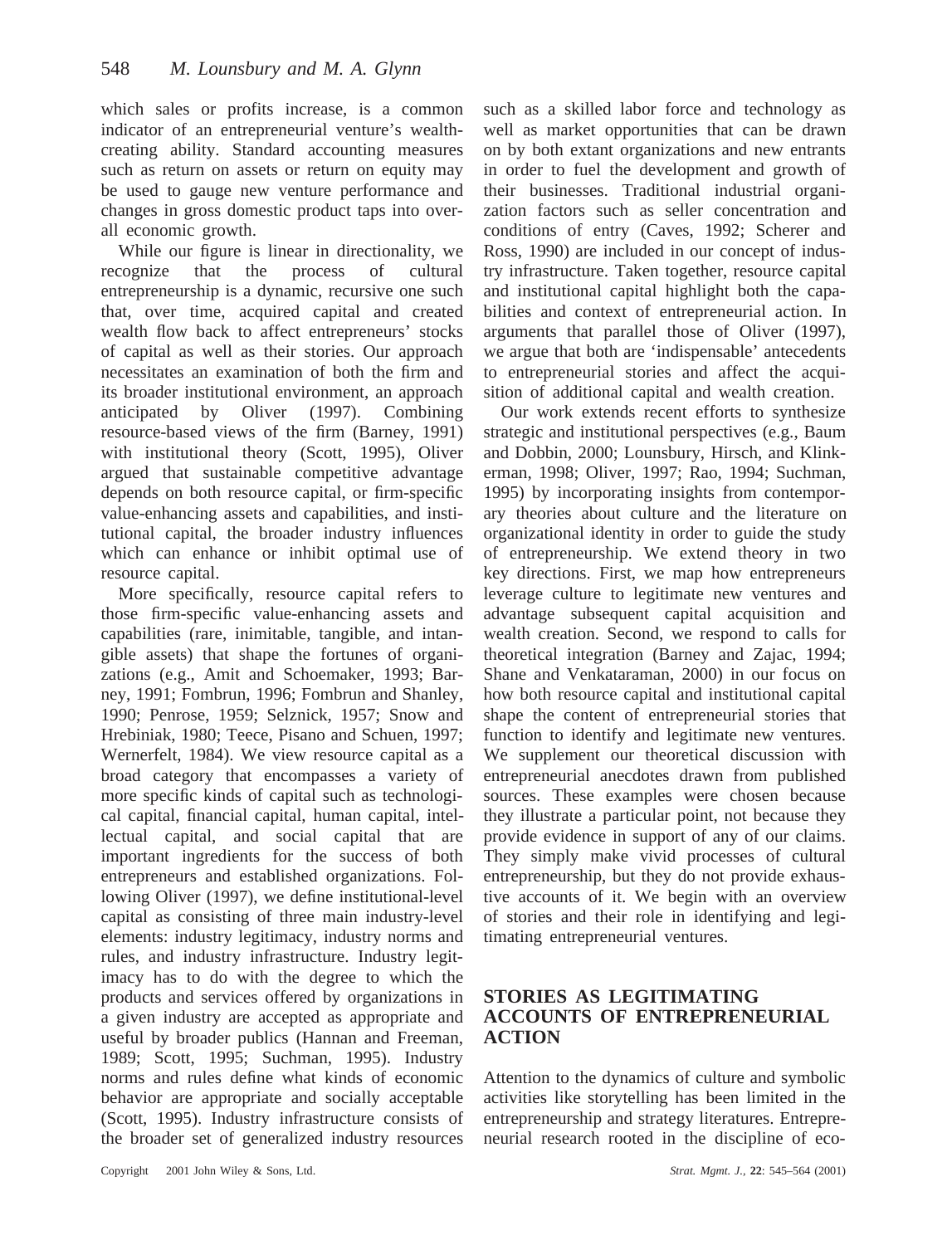nomics has ignored the study of culture while that grounded in psychology and sociology has theorized about culture in a very limited way typically as a set of abstracted beliefs that motivate entrepreneurial actions (Martinelli, 1994; Thornton, 1999). This is partly because culture has been traditionally theorized as a force that constrains rather than enables action. In the field of strategy, researchers have studied the relationship between organizational culture and performance (e.g., Kotter and Heskett, 1992), but have generally neglected meaning-making aspects of culture having to do with identity formation and legitimacy. Contemporary developments in the sociology of culture and cultural studies, however, have conceptualized culture not as a normative imperative that forces conformity to societal expectations, but as a flexible set of tools that can be actively and strategically created and deployed as actors struggle to make sense of the world (e.g., Swidler, 1986).

Reflecting this shift, Rao (1994: 41) argues that, in order to be successful, 'entrepreneurs become skilled users of cultural tool kits rather than cultural dopes.' Aldrich and Fiol (1994: 652) hint at the role of culture in entrepreneurship with their contention that 'founders [of new ventures] who utilize encompassing symbolic language and behaviors will gain cognitive legitimacy more quickly than others.' The crux of this line of reasoning is that entrepreneurs must be skilled cultural operators who shape interpretations of the nature and potential of their new venture to those who may supply needed resources. A primary mechanism employed in this process, we propose, is that of storytelling.

#### **Storytelling and the founding of entrepreneurial ventures**

Stories are important organizational symbols that use verbal expression or written language (e.g., Martin *et al.*, 1983; Mitroff and Kilmann, 1976; Trice and Beyer, 1993), structured in three timebased structural components—beginning, middle, and end—with transitions and event sequences propelled by plot lines and twists (e.g., Bruner, 1990) and shaped by defining characters. Any story consists of three basic elements: 'a narrative subject in search of an object, a destinator (an extratextual force, the source of the subjects' ideology), and a set of forces that either help or hinder the subject in acquiring the desired object' (Fiol, 1989: 279). Following this pattern, then, the entrepreneurial story might be structured accordingly: the *narrative subject* as the individual entrepreneur or the new venture; the *ultimate object or goal of the narrative* as a successful new enterprise, profitability, VC funding, or a positive reputation with potential stakeholders; and the *destinator* as the corporate and societal environment in which the narrative subject operates.

Entrepreneurial stories are helpful to potential entrepreneurs, venture capitalists, and other institutional actors (such as investment banks, foundations, innovative organizations, etc.) who need to direct their attention to only the highestpotential opportunities in environments that are ambiguous and cognitively complex (March and Olsen, 1976; Ocasio, 1997) to make future venture funding decisions (Camp and Sexton, 1992). Since many entrepreneurial ventures are unknown to external audiences, the creation of an appealing and coherent story may be one of the most crucial assets for a nascent enterprise. On this point, Aldrich and Fiol (1994: 652) contend that: 'Given the lack of externally validated arguments, [entrepreneurs] must draw on alternative forms of communication, such as narratives, to make a case that their ventures are compatible with more widely established sets of activities … narration works by suggestion and identification … express[ing] reasons to believe.' In contrast to 'strategy-as-story' approaches (e.g., Barry and Elmes, 1997; Ireland and Hitt, 1997), which often try to defamiliarize the familiar, entrepreneurial stories strive to make the unfamiliar familiar by framing the new venture (often through metaphor and analogy) in terms that are understandable and thus legitimate (Salancik and Leblebici, 1988).

Stories make sense of an equivocal situation for both internal and external constituencies (Boje, 1991) because they 'selectively distill a complex jumble of otherwise ambiguous and contradictory activities, pronouncements, and impressions into a simplified and relatively coherent portrait' (Ashforth and Humphrey, 1997: 53). Stories create order and objectification because they create 'an account in a symbolic universe, and thereby endow the account with social facticity' (Rao, 1994: 31). Thus, a key aspect of stories is their ability to reduce uncertainty, a critical asset that can enable the success of nascent entre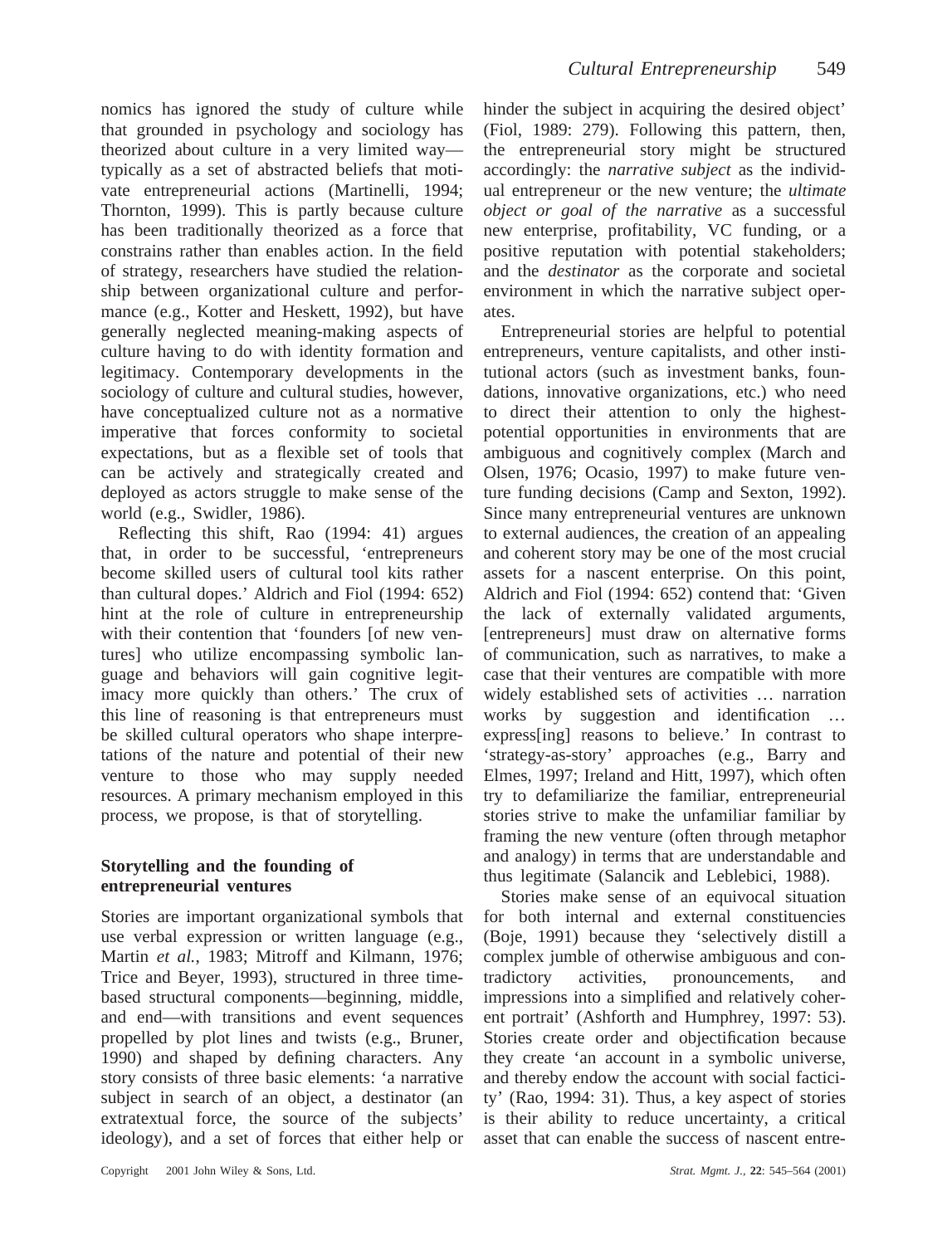preneurial ventures. As Aldrich and colleagues have repeatedly noted (e.g., Aldrich, 1999; Aldrich and Baker, 1997; Aldrich and Wiedenmayer, 1993), since entrepreneurship research has historically focused on either the traits of founders or the historical conditions of wealth creation at an abstract level, little attention has actually been paid to the process of entrepreneurial emergence itself.

Even though we believe that the notion of cultural entrepreneurship and a focus on entrepreneurial stories can be usefully employed to shed light on entrepreneurial processes at multiple stages of development, we think it may be particularly useful to researchers interested in the earliest stages of entrepreneurial venture formation that involve complicated and nonlinear processes. At this stage, budding entrepreneurs conceptualize and enact new ideas by seeking resources and support and creating more formal organizational structures (e.g., Gartner, 1988; Katz and Gartner, 1988). Reynolds and White (1997) have shown that there are, on average, approximately 15 months from the time of initial business conceptualization and efforts to actually create a new business, with up to another year passing before the vision is actually concretized into a new venture. We believe that these early moments are particularly critical for identity formation processes because they are highly uncertain and emotionally charged. It is during these periods in which nascent entrepreneurs begin to construct stories that coherently address questions about who they are, why they are qualified, what they want to do, and why they think they will succeed. By the time entrepreneurial ventures gain public recognition, most entrepreneurial identities have been well developed.

A focus on entrepreneurial stories is also well suited for the study of the early moments of entrepreneurial conception and venture formation since it is during these periods when entrepreneurial legitimacy tends to be the most pressing issue. As entrepreneurial researchers have shown, most new entrepreneurs have little access to capital from formal sources like banks or venture capitalists (De Meza and Southey, 1996; Gifford, 1997; Gorman and Sahlman, 1989). In addition, only a fraction (less than half) of a much larger pool of potential entrepreneurial organizations are created between the time of idea conception and the more formal structuring of a fledgling

enterprise (Aldrich, 1999; Katz and Gartner, 1988). That is, the early stages of entrepreneurial venture formation are mainly about establishing legitimacy in order to access resources that can help fuel the development of a fledgling enterprise. In the founding moments of a new venture, then, entrepreneurial stories will tend to fill a cultural void. The objective of such stories is to make the enterprise comprehensible and meaningful in an effort to confront low legitimacy that arises from a lack of performance history and business referents (Aldrich and Fiol, 1994). As we have argued, this process involves the construction of stories that rely on whatever resource and institutional capital that a nascent entrepreneur may access. Based on extant entrepreneurial research, we offer the following proposition:

*Proposition 1: Entrepreneurial storytelling will have its most significant impact on enabling capital acquisition and wealth creation in the emergent or earliest stages of new venture formation, by making the unfamiliar new enterprise more familiar, understandable, acceptable, and thus more legitimate, to key constituencies.*

## **The function and content of entrepreneurial stories**

We view the *function of entrepreneurial stories* as that of crafting identifying and legitimating accounts of entrepreneurial stocks of resource and institutional capital to acquire capital and create wealth. To function effectively, the *content of entrepreneurial stories* must align with audience interests and normative beliefs to enable favorable interpretations of a new venture; we argue that it is extant stocks of entrepreneurs' resource capital and institutional capital that shape the content of stories. In this section, we develop our framework by focusing on the role and nature of stories. Subsequent sections show how the content of stories is shaped by entrepreneurial stocks of resource capital and institutional capital.

We believe that stories, like other cultural artifacts, function to align an entrepreneur's underlying set of cultural mission, identity, and resources with that of key external constituents (Schein, 1992). A well-crafted story about entrepreneurial resources encapsulates the strategic goals and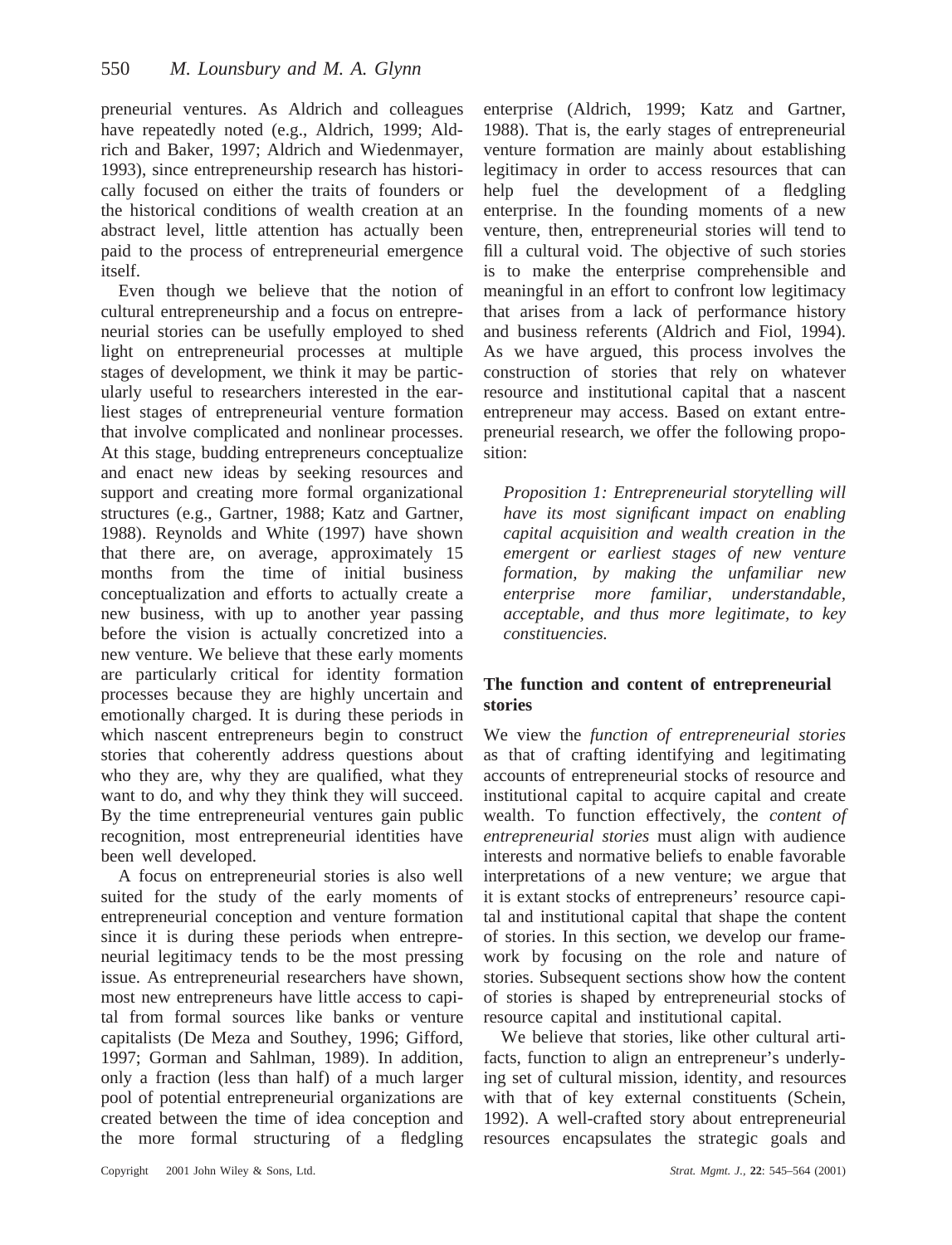management of the new venture (Ireland and Hitt, 1997) and indicates why a new venture merits capital investment. Once articulated, understood, and repeated, entrepreneurial stories become institutionalized accounts that provide both explanations of, and rationales for, entrepreneurial activity; in turn, such comprehensibility (or understandability) is the basis for legitimacy (Suchman, 1995).

The functionality of entrepreneurial stories is suggested in those of Jim Clark, 'entrepreneur extraordinaire.' Heralded as the most inventive engineer-entrepreneur of the Internet age, Clark has done what no one else has been able to do: start three technology companies with market values of more than \$1 billion each—Silicon Graphics, Netscape, and Healtheon. His storied feats are recounted in the bestseller, *The New New Thing* (Lewis, 1999). Paradoxically, his identity was a puzzle, as '[t]here was no name for what he did' (Ferguson, 1999: 83). This entrepreneur created—authored—his own story:

… it dawned on Clark that the food chain of capitalism was missing a link, and that, if he summoned the nerve to hoist himself up, he could be that link. And that if he didn't have the nerve to do so he would make a mockery of his entire remarkable climb … His role in the valley was clear: *he was the author of the story*. He was the man with the nerve to invent the tale in which all the characters the engineers, the V.C.'s, the managers, the bankers—agreed to play the role he assigned to them. And if he was going to retain his privilege of telling the stories, he had to make sure that the stories had happy endings. (Lewis, 1999: 187; emphasis added)

As this story illustrates, effective narratives resonate with the targeted audience; in other words, a story must have 'narrative fidelity' in order to mobilize action (Snow *et al.*, 1986). And yet, while entrepreneurial stories resemble other impression management accounts, they are distinct nonetheless. Like entrepreneurial stories, impression management stories are concerned with plot, character development, and hoped-for 'happy endings,' as well as positive selfpresentation to real and potential stakeholders (Goffman, 1959). When used strategically, identities are often deliberately managed and often

recanted to construe a favorable strategic reputation, defined as 'an external audience's beliefs about an organization's central and distinctive traits … that give it a competitive advantage over other organizations, particularly in incomplete information settings' (Elsbach and Glynn, 1996: 66). Unlike impression management stories, however, entrepreneurial storytelling emphasizes the construction of a new identity rather than the reconstruction (or repositioning) of an established identity, often in response to strategic opportunities or threats (Elsbach and Kramer, 1996). And, although newly constructed identities seek credibility and legitimacy, they need not always be strategic; identities can be personal or social (Ashforth and Mael, 1996). Said differently, impression management strategies typically involve more consciously devised plans and efforts, while stories about identity tend to be more emergent (Glynn, 2000), particularly at earlier stages of entrepreneurial venture development.

Tales of the entrepreneur, therefore, aim to cue plausibility and build confidence that the enterprise can succeed. Drawing from research on organizational identity (Czarniawska-Joerges, 1994), we propose that there are two basic means by which the content of entrepreneurial stories shape and legitimate the identity of the entrepreneurial enterprise: (1) by emphasizing the distinctiveness of the new venture through a focus on identifying its unique characteristics, and (2) by stressing the normative appropriateness of the new venture by identifying its symbolic congruence with similar organizational forms and ideologies.

The first type of entrepreneurial identity story emphasizes the key attributes that are claimed to be central, distinctive, and enduring organizational characteristics (e.g., Albert and Whetten, 1985). Although the viability and generalizability of these three core identity attributes have been debated by researchers (e.g., Dutton and Dukerich, 1991; Gioia, Schultz, and Corley, 2000), they nonetheless continue to find widespread use and acceptance (see, for instance, reviews in Whetten and Godfrey, 1998, and Whetten, 2000). Of particular relevance for the study of cultural entrepreneurship is that these identity attributes seem to be a viable way of describing strategic behavior (e.g., Peteraf and Shanley, 1997). This attribute-based approach to identity is perhaps most consistent with resource-based perspectives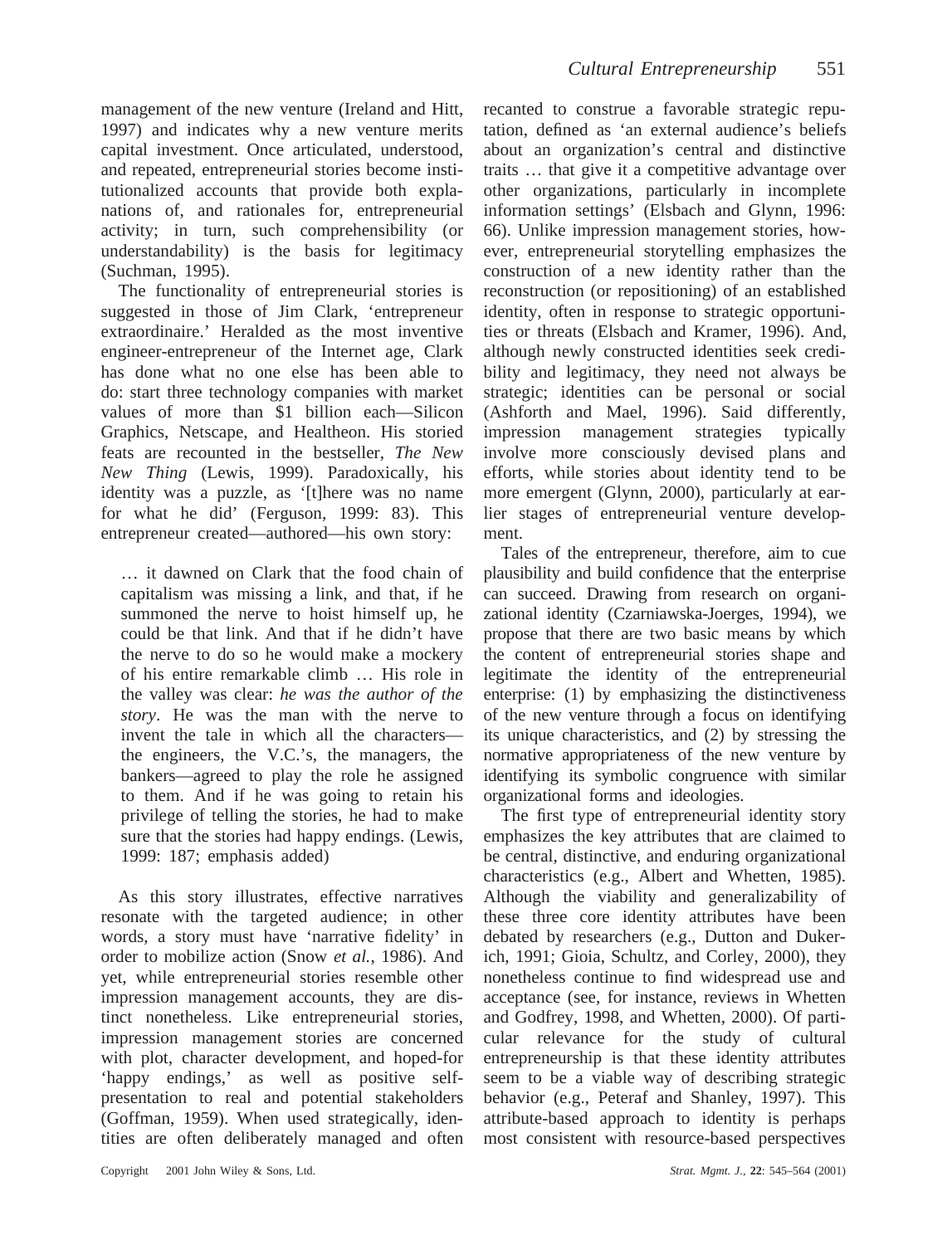in the strategy literature that exhort organizations to identify and exploit what is distinctive, unique, and valuable in developing competitive advantage (Barney, 1991). An organization's 'dominant logic' (Prahalad and Bettis, 1986) or 'strategic frame' (Huff, 1982) serves as a unifying imperative for developing complementary assets and skills around core competencies (Prahalad and Hamel, 1990), thus lending organizations distinct and competitively differentiated identities.

A second type of entrepreneurial identity story emphasizes relational aspects or how the new venture can be located within already legitimated and distinct membership groups, defined by industry, sector, life cycle, or other categories (e.g., Elsbach and Kramer, 1996). This type of story shifts the locus of identity from the organizational level of the entrepreneurial venture to that of the interorganizational, industry, or field level in which the new venture seeks to be perceived (e.g., Czarniawska and Wolff, 1998). Thus, the purpose is to align entrepreneurial identity appropriately with institutionalized rules, norms, and practices from which legitimacy flows. Thus, these entrepreneurial stories tend to emphasize symbolic congruence and stress the positive features of the particular industry to which they belong rather than the uniqueness of their own enterprise. Based on these arguments, we offer three propositions about how entrepreneurial stories facilitate the construction of new venture identity and legitimacy:

*Proposition 2: To construct an identity that legitimates a new venture, entrepreneurial stories must have narrative fidelity and resonate with the expectations, interests, and agendas of potential stakeholders.*

*Proposition 3: To construct an identity that legitimates a new venture, entrepreneurial story content must consist of claims that emphasize a core, distinctive, and enduring set of attributes, capabilities, and resources that lend strategic distinctiveness and competitive advantage.*

*Proposition 4: To construct an identity that legitimates a new venture, entrepreneurial story content must make claims that emphasize the enterprise's relationship to, and membership in, industry categories that are aligned* *with cultural understandings, norms, and beliefs about what is appropriate and normative.*

In constructing a legitimate identity for their enterprises, we believe that entrepreneurs strive for 'optimal distinctiveness' (Brewer, 1991); that is, to balance the need for strategic distinctiveness against that of normative appropriateness (Glynn and Abzug, 1998) and other industry-level structural factors that may cause organizations to become more homogeneous (Caves, 1992; Scherer and Ross, 1990). Entrepreneurs and top managers seeking to shape the identity of their organizations must, therefore, be able to astutely assess the degree to which stressing sameness or distinctiveness will lead to the acquisition of resources and wealth creation. The ability to understand and interpret the context within which actions are taken, however, may be quite variable. Given the formal training and organizational resources available to most top managers, for instance, we may expect organizational leaders to be able to scan and diagnose environments better than first time entrepreneurs who may tend to focus more narrowly on their business invention as opposed to the overall entrepreneurial context. Notwithstanding such variance, the challenge of balancing the needs for difference and similarity has obvious complementarities to the dual tension highlighted by Oliver (1997) between resourcebased views that emphasize a firm's unique configuration of resources and institutional perspectives that highlight pressures towards conformity. We next turn to these arguments and their impact on entrepreneurial story function and content.

## **ENTREPRENEURIAL CAPITAL AS THE FOUNDATION FOR STORIES**

More than simply making identity claims, entrepreneurial stories that succeed in attracting investors often reflect the stocks of capital controlled by the entrepreneur. Previously, we noted two distinctive perspectives on identity stories—firmspecific configurations of attributes and firmrelatedness to field-level classifications—and noted their correspondence to resource-based views of the firm (Barney, 1991) and the institutional analysis of organizations (Scott, 1995). Drawing from these same two theoretical perspec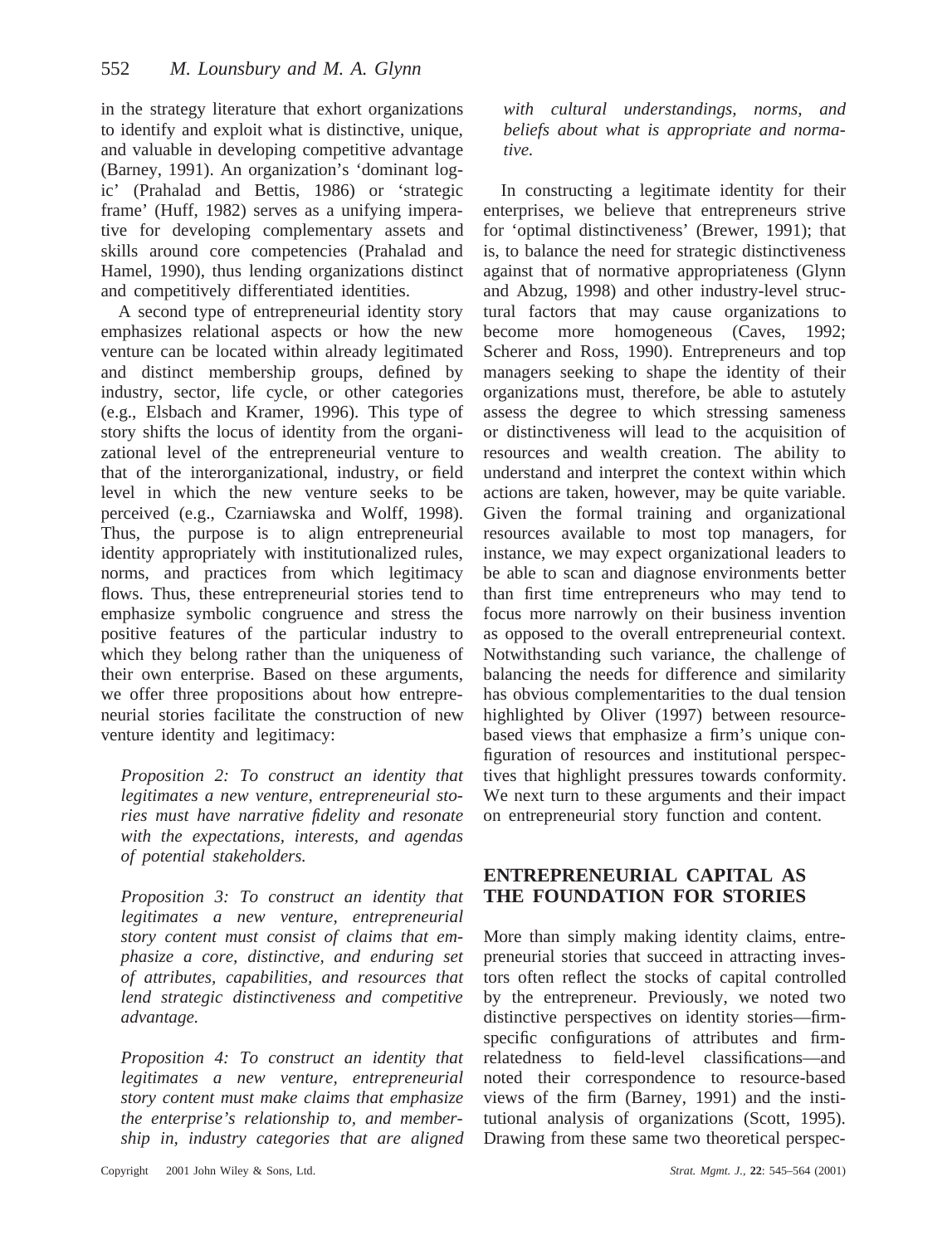tives—strategic management and institutionalism—Oliver (1997) crafted a framework that combined insights from both perspectives to explain how firms attain sustainable competitive advantage. We extend her framework by focusing on how entrepreneurial stories function to translate a new venture's existing stock of resource and institutional capital into entrepreneurial identities, new venture legitimacy, and subsequent resource flows. In the next two sections, we advance ideas about how these different forms of capital shape the content of entrepreneurial stories and impact their effectiveness with audiences they seek to influence.

#### **Stories and resource capital**

Since entrepreneurial ventures seek to generate new wealth, entrepreneurs engage in efforts to identify resources and opportunities that are, as yet, undiscovered or underexploited by others. While new wealth can be generated by entrepreneurial ventures that may vary in their degree of novelty, ranging from ventures that offer inventions that are extremely unique to those offering inventions or innovations that represent incremental advancements in extant product markets, all entrepreneurs engage in resource-picking in an effort to create economic rents for their ventures. This resource-picking involves the purchase of resources that are undervalued or overlooked, effectively outsmarting the market (e.g., Barney, 1986). In an elegant mathematical derivation, Makadok (2000) demonstrated that the greater a firm's resource-picking advantage, the higher its expected profit.

The content of entrepreneurial stories must not only advertise resource capital and resourcepicking capabilities, but also demonstrate relevance and value to related resources, such as extant and anticipated technologies, organizational configurations of capabilities, and market needs. This establishes the basis of valuation for a firm's resource capital as well as the competitive distinctiveness of the entrepreneurial venture; one without the other would decrease the attractiveness of both to potential investors. In addition to tangible resource capital, entrepreneurial stories can be shaped by intangible resource capital. For example, a critical intangible resource that can shape entrepreneurial stories is that of the founder's vision, which is 'the system of beliefs and

language which give the organization texture and coherence' (Pettigrew, 1979: 577). For the vision of a founder or leader to become an effective resource, however, it must be embedded in 'the very fabric of the organization—into goals, strategies, tactics, policies, processes, cultural practices, management behaviors, building layouts, pay systems, accounting systems, job design—into *everything* that the company does' (Collins and Porras, 1994: 201). A key mechanism by which visions get enacted and built into various aspects of the organization is storytelling (Weick, 1979, 1995). Pettigrew (1979), for instance, showed how the communication of an organization's vision explicitly through stories was a critical force in the founding of a British boarding school.

Although there is a nearly infinite list of tangible and intangible resources that can provide the basis for story content to signal new venture distinctiveness and competitive advantage (e.g., people, patents, products, technologies, processes, visions), we focus attention on resources that emphasize a firm's credibility to potential stakeholders. The basis of such credibility in stories is fidelity (Snow *et al.*, 1986), or resonance with the beliefs of the target audiences. Thus, stories must be constructed in such a way that key gatekeepers who control resource flows, such as venture capitalists and investment bankers, perceive the credibility of the story line and the storyteller. Gatekeepers judge the credibility of stories by assessing tangible data about the resource and institutional capital possessed by entrepreneurial ventures as well as using their intuition to decipher whether the entrepreneurs in charge of such capital have the capacity to succeed in their efforts.

Because entrepreneurial accounts are often constructed in alignment with embedded beliefs, stories cannot be interpreted outside of the social structure within which the new venture is embedded. As White (1992) has argued, stories are the vehicles by which network structures are modified and reproduced. Even though new entrepreneurial enterprises often promote distinctive products and services that promise to transform some aspect of society or economy, the gatekeepers that judge the credibility of those claims are typically part of a durable social structure that processes entrepreneurial requests in relatively routine ways (Eccles and Crane, 1988). Routines embedded in social structure help to provide standards for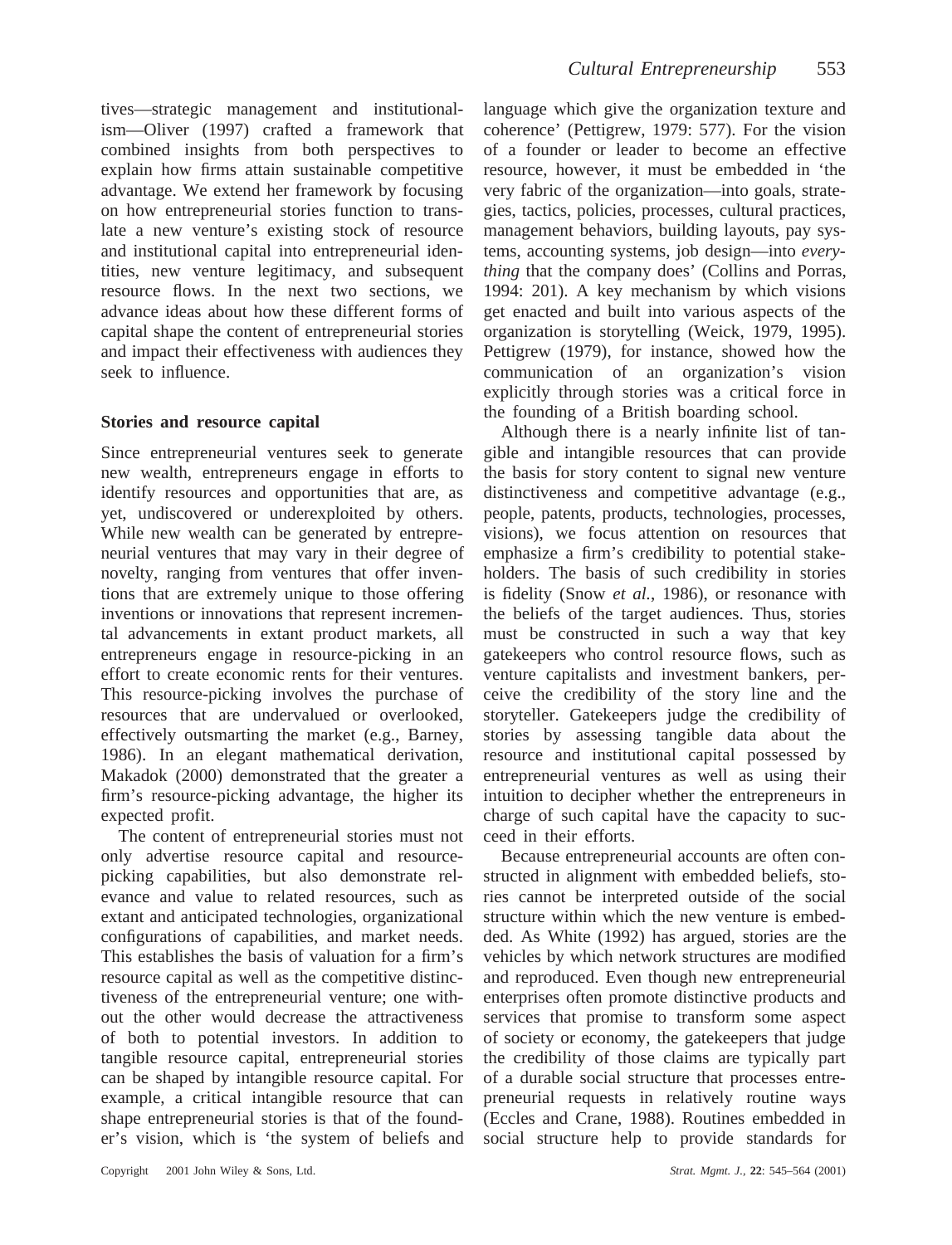judging tangible data as well as assessing the capabilities of entrepreneurs.

We argue that entrepreneurial stories must celebrate the unique stock of resource capital embedded in a new venture while balancing the distinctiveness of these assets against broader contextual pressures to conform to stakeholder expectations. A key challenge for entrepreneurial stories, therefore, is to establish a unique identity that is neither ambiguous nor unfamiliar, but legitimate (Suchman, 1995). Hence, in an effort to gain legitimacy, the content of entrepreneurial stories often focuses on the forms of resource capital that signal how a new venture fits within a particular institutional milieu.

For example, investment bankers and securities analysts play an important gatekeeping role in determining whether and when new ventures will be able to go forward with an initial public offering (IPO) and the extent to which those IPOs will be successful in attracting the interest of institutional investors. In order to gain the attention (Ocasio, 1997) of such gatekeepers, entrepreneurs need to be able to signal their credibility, often by having the right social connections to key venture capitalists, investment bankers and investors that shape capital formation for new firms.

For first time entrepreneurs who lack a history of proven success, formal credentials, awarded by recognized accreditation bodies or other third parties that are viewed as neutral and objective, are often sought. For instance, Rao's study (1994) of the early years of the automobile industry demonstrates how legitimacy for start-up organizations can accrue from 'certification contests,' which mapped and compared the performance competencies of organizations. He notes how performance reliability and speed contests served as credentialing devices that 'legitimate organizations, generate status orderings, and create favorable reputations' (Rao, 1994: 29). For claims to be made about such credentials, however, such credentials must be viewed as legitimate by competitors, customers, investors, and other relevant stakeholders. That is, such credentials must enable comparative judgments to be made about the efficacy of one venture versus another.

To gain such credentials, new ventures must first be recognized as viable entities by certification gatekeepers. In the case of the early automobile industry, for example, automotive entrepreneurs had to know other automobile hobbyists and contest organizers who decided which cars would be able to compete in speed contests. Similarly, entrepreneurs promoting novel hightechnology products need to convince product review editors at key trade journals that their products are worthy of the time and energy it takes to test and evaluate. Since product review editors are constantly bombarded by requests from both entrepreneurial and established companies, it is important for entrepreneurs to get to know these editors personally. These social connections that enhance an entrepreneur's social capital are often cultivated at trade shows and via third-party brokers who already have established relationships with key product review editors.

As Barney (2000) has noted, resources and capabilities that can be sources of sustained competitive advantage include socially complex resources having to do with network ties and position. Featuring prominent social connections and endorsements in stories, therefore, is another important way in which entrepreneurs go about achieving legitimacy. A recent story about Transmeta, a Silicon Valley high-technology start-up that is designing a microprocessor, highlights the strategic invocation of network connections:

Speculation has been rife for the last couple of years about the nature of the company … some reports have speculated in jest that the company is using alien technology … It was formed in 1995 … and is funded by *Microsoft cofounder Paul Allen … Dave Ditzel*, an architect of early processors at *AT&T's Bell Labs*, and *Linus Torvalds*, the Finnish engineer who pioneered the Linux operating system. (Crothers and Shankland, 1998: web journal; emphasis added)

The development of stories that highlight affiliations with renowned and successful entrepreneurs (Paul Allen, Dave Ditzel, and Linus Torvalds) and their organizations (Microsoft, Bell Labs, and Linux) signals credibility about the entrepreneurial venture. In a sense, people like Allen, Ditzel and Torvalds provided an invaluable kind of resource capital that can pave the way for legitimacy and subsequent access to resources. As the story goes: *if Paul Allen supports it, it must be good.* The value of such connections has been recognized by *Fortune* magazine (26 June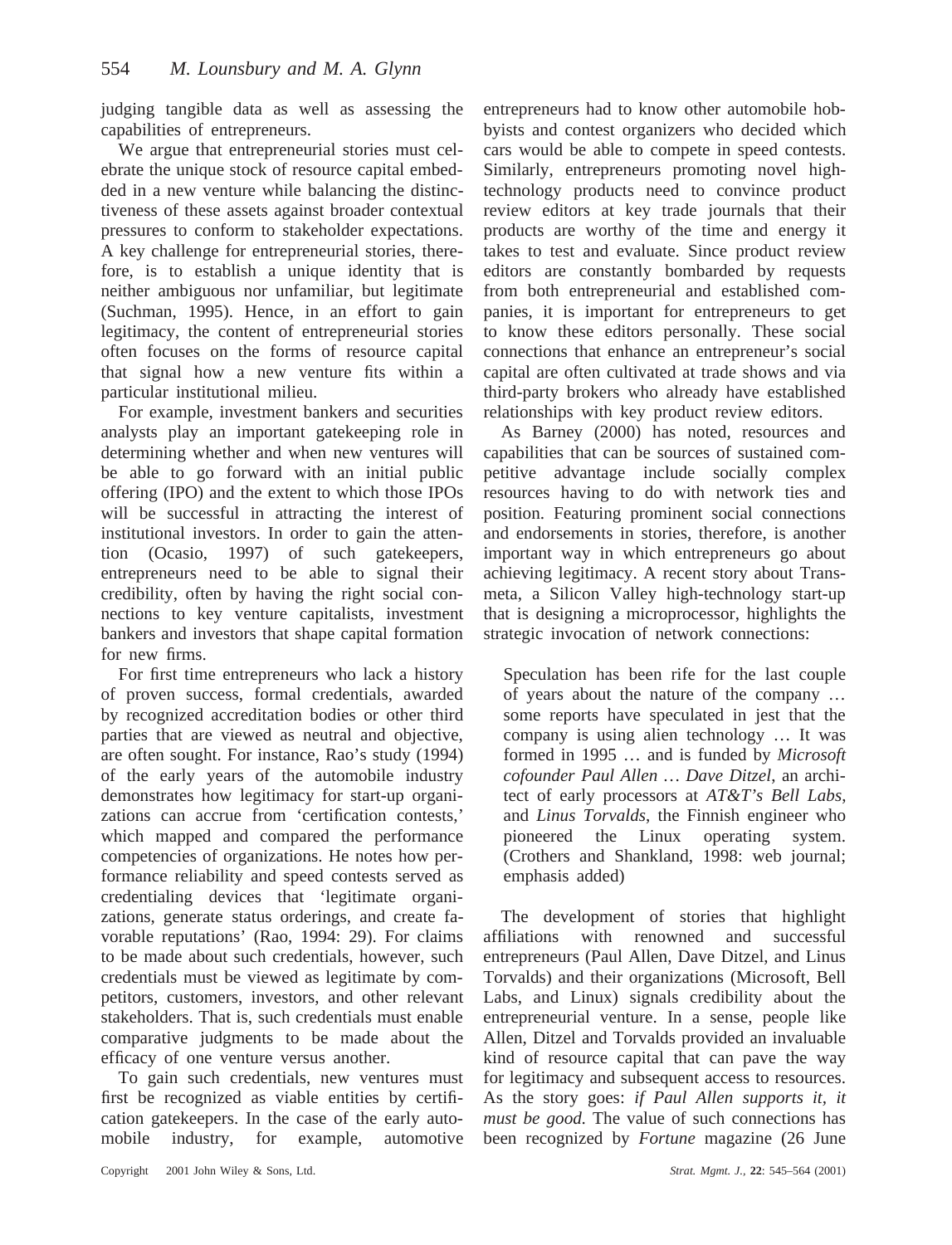2000: 104); *Transmeta* is identified in the Year 2000 list of *Fortune*'s Cool Companies, as among a dozen start-ups most likely to succeed.

Establishing credibility by 'borrowing' reputations can be understood as an attempt to define an organization relative to a social structure, network of relationships, and/or elite ties (Nahapiet and Ghoshal, 1998). In a sense, this serves as a signal as to how a new venture fits into existing social structures. Venkataraman (1997) notes that there is considerable evidence that entrepreneurs employ social forms of resource capital, particularly in the early stages of a venture. Such resource capital, in turn, serves as a cue that can replace objective facts or performance data, particularly when outcomes are ambiguous or uncertain, as is the case for entrepreneurs. Resource capital derived from membership in elite interpersonal and organizational networks, or social capital, can confer resources and legitimacy, enhance status and reputation, and help firms advance their goals (e.g., Baum and Oliver, 1992, 1996; Burt, 1992; D'Aveni and Kesner, 1993; see Leenders and Gabbay, 1999, for a review).

While it is important to have a product or service that is competent in order to gain such credentials and legitimacy, our argument is that competence may not, on its own, naturally lead to the attainment of such credentials. At a more general level, entrepreneurs must cultivate relationships with high-status elites who can highlight how that venture fits with existing institutional structures. As Baum and Oliver (1992) have shown, social connections between day care organizations and surrounding institutions in Toronto provided a survival advantage over day care centers that lacked such linkages. Hence, having the right social connections can lead to important competitive advantages.

Following White (1992), we believe that the establishment of such social ties requires the construction of an appropriate identity through storytelling. In turn, such connections help to gain the attention of important gatekeepers such as product review editors, contest organizers, as well as key investment bankers, venture capitalists, and other investors. Unlike connections between established organizations and field-level organizations such as professional and trade associations that lead to isomorphism across existing organizations (Oliver, 1997), connections between entrepreneurs and their

institutional environments can be much more variable, leading to more rather than less heterogeneity among new entrepreneurial ventures.

For entrepreneurs who are fortunate enough to have the luxury of past successes, their credibility as storytellers may considerably enhance the prospects of a new venture. The case of Jim Clark referenced earlier provides an apropos example. By the time he sought venture capital for this third start-up, Healtheon, Clark's previous track record of success credentialed his newest venture:

Not long after Clark drew the Magic Diamond with himself at the center of the American health-care industry, he went to see the venture capitalists. The venture capitalists advertised themselves as the great financial risk-takers of Silicon Valley, but you could learn everything you needed to know about their attitudes toward risk simply by driving up Sand Hill Road. Sand Hill Road was where the V.C.'s clustered together for safety, like ducks in a park waiting for the bread crumbs to fall. Each time Clark made this trip the ducks came out of it worse than the time before—the price of the crumbs rose, and they had to quack louder for them. (Lewis, 1999: 101)

Hence, as Clark became an ultra-successful entrepreneur, he became revered—a darling of the venture capitalist community, high-tech entrepreneurs, and the media that iconize such talent. In turn, the allegory diminishes the power of the gatekeepers (VCs), reducing them, metaphorically, to those of fowl quacking for crumbs. In Clark's case, while his proposed technologies contributed to the venture's distinctiveness, his track record as an entrepreneur lent credibility to his new stories about Healtheon, providing legitimacy to that enterprise and enabling resource infusions.

At a more general level, the Clark example highlights the importance of human capital or the skills and abilities of the entrepreneur. Despite the fact that research on the personal traits of entrepreneurs has been widely proclaimed to be a dead end (e.g., Aldrich and Wiedenmayer, 1993; Gartner, 1988; Martinelli, 1994), the success of particular individuals who have been able to strike it rich is continually celebrated. For example, Michael Lewis argues that: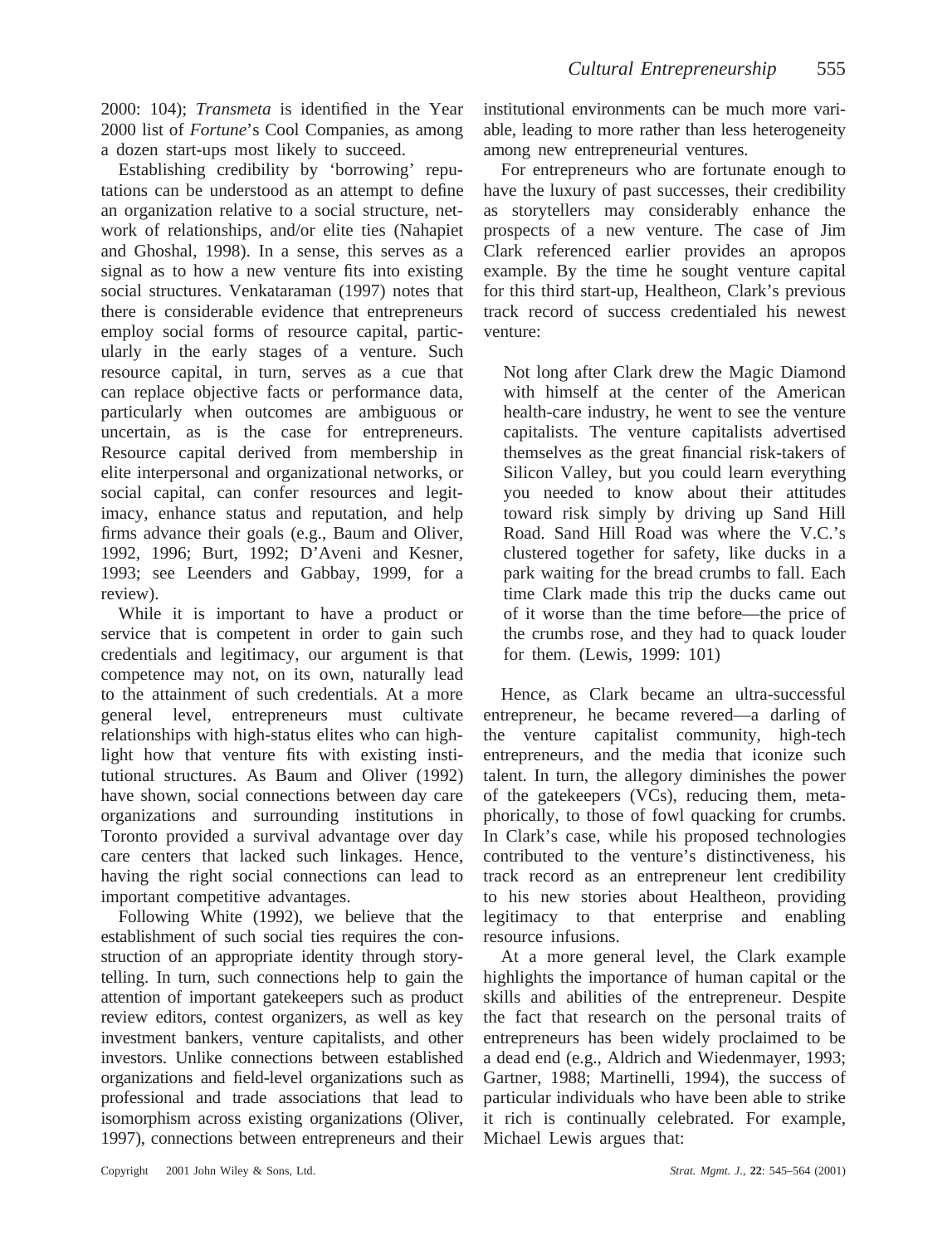Well, 'The New New Thing' is the expression I use for, you know, an idea or a technology that's sort of poised on the brink of popular acceptance, and all it needs is a little shove from somebody to get going. You know, the Internet was that way in 1995 when Clark, you know, created *Netscape*.

That it's—it's that thing that all it requires is muscle from the right guy to get going. And the valley, you know, specializes in finding the new new thing, you know, sort of inventing the future. They have an expression in the valley that—they say that the best way to predict the future is to invent it. (Tucker, 1999: radio broadcast)

A story perspective moves research beyond a focus on the hard-wired psychological traits of individuals and towards the cultural processes that lead particular individuals cum entrepreneurs to be constructed as talented, charismatic leaders that are viewed as providing the energy that can propel an idea to success.

While the potential variety in the kinds of resource capital that can be used to provide distinctiveness are catalogued elsewhere (see Barney, 1991), here we highlight three specific forms of resource capital—the credentialing and high status network connections of an entrepreneur/enterprise that contribute to social capital, and an entrepreneur's track record that contributes to human capital—that illustrate how resource capital can shape entrepreneurial stories. In turn, we claim that entrepreneurial stories that are able to credibly express distinctiveness in a consistent and coherent way will tend to facilitate the legitimation of a new venture and open up access to new kinds of resources. We summarize our arguments about stories and resource capital in the following propositions:

*Proposition 5: Tangible and intangible resource capital (patents, credentials, innovations, ideas, key personnel, social connections, etc.) provides key content for entrepreneurial stories that identify, legitimate, and enable resource flows to new entrepreneurial ventures.*

*Proposition 5a: Entrepreneurial stories whose content signals a venture's credibility to exter-* *nal stakeholders (credentials obtained by neutral third parties) will enable new ventures to gain legitimacy more easily and acquire a greater amount of resources.*

*Proposition 5b: Entrepreneurial stories whose content emphasizes connections between the entrepreneurial venture and its institutional environment in the form of reputable thirdparty endorsements by well-regarded entrepreneurs or by affiliation with prestigious elites will enable new entrepreneurial ventures to gain legitimacy more easily and acquire a greater amount of resources.*

*Proposition 5c: Entrepreneurial stories whose content emphasizes an entrepreneur's successful track record or prior performance history will enable new entrepreneurial ventures to gain legitimacy more easily and acquire a greater amount of resources.*

## **Stories and institutional capital**

Institutional analysts in organizational theory have forcefully argued that firm behavior is shaped by broader cognitive, normative, and regulatory forces that are supported and enforced by powerful actors such as governmental agencies, professions, trade associations, and interest groups (DiMaggio and Powell, 1983). More generally, 'institutionalists remind us that no organization can be properly understood apart from its wider social and cultural context' (Scott, 1995: 151). For entrepreneurship researchers, the institutional perspective is important because it draws particular attention to how the broader interorganizational context defines what kinds of opportunities are available to prospective entrepreneurs. In order to tell a successful entrepreneurial story that can legitimate a new venture, entrepreneurs must be very skilled in assessing the broader institutional context within which they are embedded and weaving it into their tale.

Institutional and population ecology analyses of industry development processes have provided systematic knowledge about the relationship of entrepreneurship to industry context, although the main focus has been on the development of industry-level as opposed to firm-level legitimacy (Aldrich and Fiol, 1994; DiMaggio and Powell, 1983; Hannan and Freeman, 1989). Population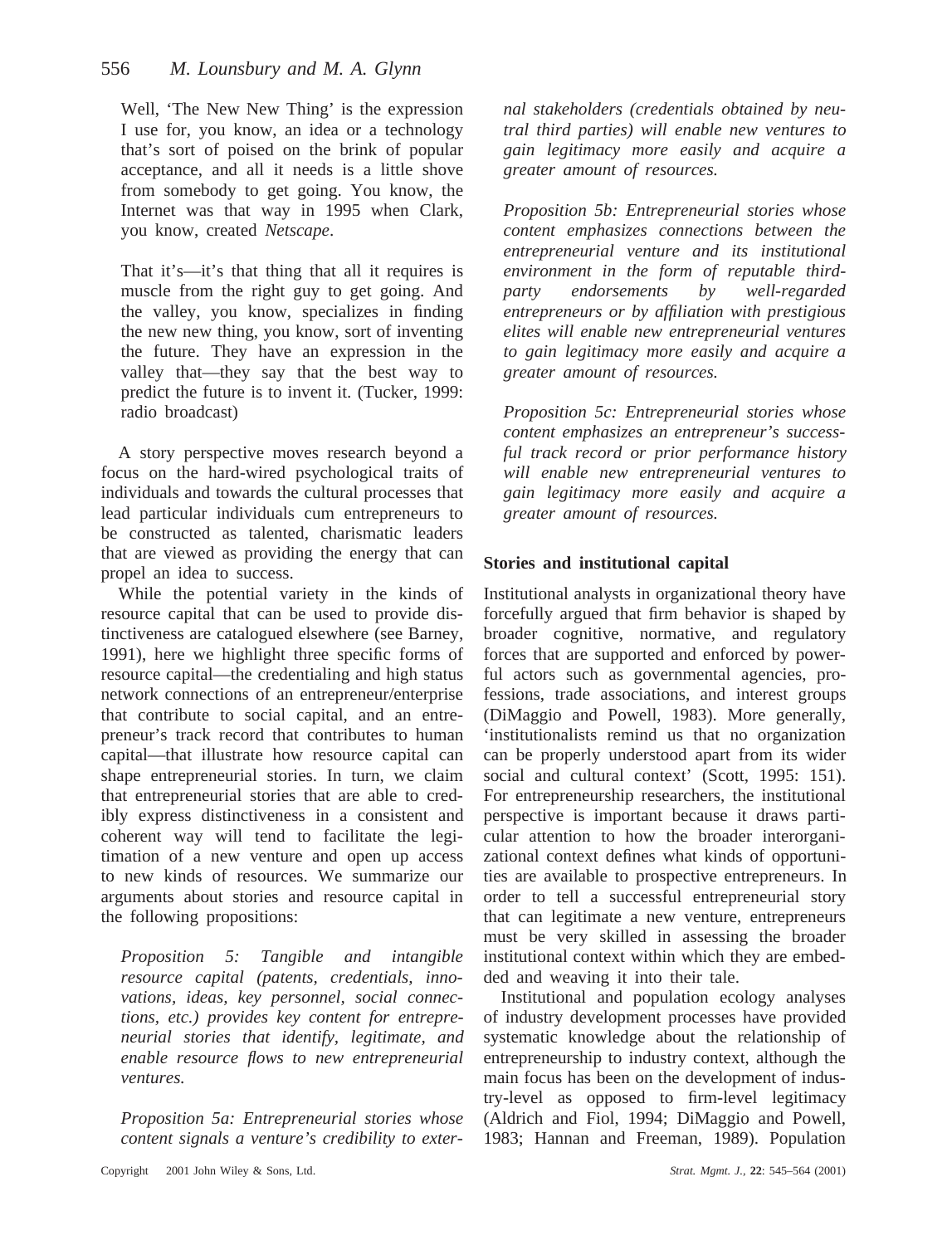ecologists, for instance, have argued that in the formative moments of an industry, when a new set of products and services is offered, failure rates of entrepreneurial start-ups may be high because the new offerings are unfamiliar to consumers (Stinchcombe, 1965). Increasing legitimacy in the early development of an industry, however, is asserted to increase density (the cumulative number of organizations in a population or industry) by enabling increases in the founding rates of organizations (Aldrich and Wiedenmayer, 1993; Carroll and Hannan, 1989). Institutionalists have tended to focus on prevalence as an indicator of institutional isomorphism (Scott, 1995; Knoke, 1982), which, in turn, legitimates (Deephouse, 1996). Despite the fact that there is a general consensus about how industry-level legitimacy facilitates new organization creation, there has been little investigation of the mechanisms by which legitimacy is attained (e.g., Ruef and Scott, 1998; Tolbert and Zucker, 1996; Zucker, 1989).

To direct energy towards the study of these processes, institutionalists have suggested that content analyses of media or news sources may be particularly fruitful (e.g., Baum and Powell, 1995; Hybels, 1994; Ruef, 1997; Schneiberg and Clemens, forthcoming). Baum and Powell (1995: 530), for instance, argue that 'detailed archives of media coverage exist for many industries, and content analyses of these public records offer a potentially powerful technique for operationalizing legitimation.' In one of the few attempts at measuring industry-level legitimacy processes, Hybels (1994) demonstrated the power of mediabased content analysis by showing how positive media coverage was correlated with the foundings of U.S. biotechnology firms. This points to the notion that positive media coverage of an industry provides generalized institutional capital that individual entrepreneurs can draw on to facilitate their efforts to create new organizations. But that industry-level focus tells us little about which firms are able to benefit more from such processes than others. Nonetheless, such positive industry stories may highlight that the potential for successful entrepreneurial activity exists while also helping to stimulate the financing of new ventures (Aldrich and Fiol, 1994).

Since our focus is on how identity stories legitimate new firms, we build on institutional analyses of populations and fields to argue that

particular entrepreneurial identity stories may vary in relation to the legitimacy of the broader institutional or industry context within which entrepreneurs act. Based on recent efforts to synthesize institutional and ecological perspectives on organizations (Baum and Oliver, 1992, 1996; Dacin, 1997; Hannan and Freeman, 1989; Haveman and Rao, 1997; Scott, 1995), we posit that in the formative moments of an industry, when entrepreneurship involves the emergence of a unique practice or technological innovation, the content of entrepreneurial stories will emphasize the advantages of new industry practices as opposed to the distinctiveness of specific firms. One of the main problems that firms face in developing a completely new product market is that knowledge and information about the operation and use of the new product is scarce and highly concentrated in the minds of the innovators (Hayak, 1945; Venkataraman, 1997).

One of the main challenges of cultural entrepreneurs at the forefront of a potentially new industry is to gain public acceptance of a new invention while also transforming idiosyncratic knowledge into generalized knowledge that can be used by a broad set of actors in society (Kirzner, 1985; Zelizer, 1979). Industry legitimation, the outcome of these efforts, provides the necessary foundation for the conversion of inventions into profit-making opportunities and wealth creation (Aldrich and Fiol, 1994). Alternatively, entrepreneurs in a more mature industry that is already legitimated will tend to develop stories whose content emphasizes their firm's distinctive identity.

The early rise of the mutual fund industry highlights one aspect of these theoretically informed claims about identity stories—how entrepreneurial firms have to band together to fight for industry-level legitimacy. Mutual funds, or open-end investment companies, emerged amidst an investment company boom in the late 1920s. Most of the investment companies at that time were closed-end companies started by investment banks. The losses that many consumers of closed-end funds experienced led to a general loss of legitimacy for investment companies. While mutual funds were a marginal product in the 1920s and 1930s, investment company entrepreneurs began to collaborate amidst the stock market crash and through the 1930s and 1940s in an effort to regain legitimacy for their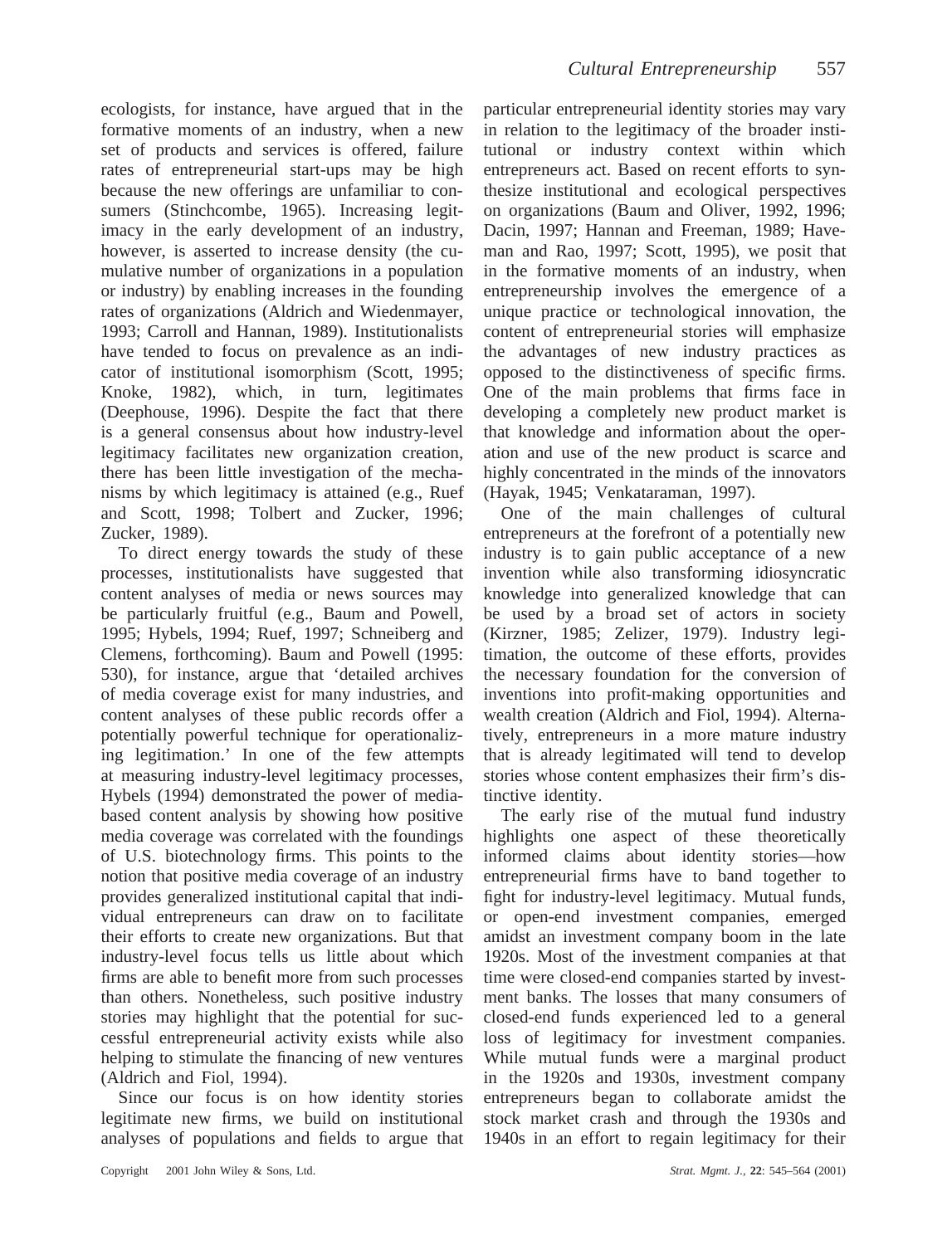business by focusing on mutual funds. In 1933, for instance, *Incorporated Investors* told stories through advertisements that emphasized the value of investing in the stock market:

Is another OPPORTUNITY getting away from you? CYNICISM, fear, charts have prevented many *investors* from making fortunes. For after all, any big money that has ever been made in America has been made through ownership of American business. Common stocks represent that ownership—and overwhelmingly that ownership remains constant … To own shares of Incorporated Investors is to be a partner in the growth and profits of America. (in Grow, 1977: 269)

This advertisement, highlighting the benefits of stock market investing as well as mutual funds as a way to invest in stocks, was typical for mutual fund entrepreneurs in the 1930s (Grow, 1977). Such stories were aimed at both building up demand for the industry's products and services while also cultivating a broader base of support and acceptance. Not all entrepreneurs, however, face problems of industry-level legitimacy. For instance, the contemporary emergence of e-commerce and Internet entrepreneurship (or netrepreneurship) has ushered in a seemingly endless creation of new dot-com companies that are eagerly promoted by venture capitalists, investment bankers, established technology companies and other investors. While this may turn out to be a fad (Abrahamson, 1991) or speculative bubble (Abolafia and Kilduff, 1988), these new netrepreneurs certainly do not lack the legitimacy that mutual funds faced in the early 1940s. Internet entrepreneurs do not expend energy on creating stories to legitimate the Internet itself since society and financial gatekeepers have already bought in.

The example of Internet entrepreneurship, since it arguably may be thought of as entrepreneurship in a nascent industry, raises questions about whether the distinction between a nascent and mature industry is always associated with a shift from relatively less to relatively more legitimacy. As evidenced recently in the tobacco industry, legitimacy challenges can certainly occur in more mature industries, leading to collective action on the part of tobacco companies to save the industry. Also, not all nascent industries face legitimacy problems to the same extent. For instance, industries that generate debates about their moral appropriateness, such as the tobacco industry, may face particularly adverse circumstances that may be difficult to overcome. Other contemporary examples include the toxic waste disposal industry, the nuclear power industry, biotechnology (especially in Germany), online pornography, and family planning clinics (Aldrich, 1999: 248).

An understanding of the conditions under which entrepreneurial stories will focus on distinctiveness is further extended by research on competency-destroying and competencyenhancing inventions (Anderson and Tushman, 1990). Competence-destroying inventions involve quantum leaps in technological development that cause a great deal of upheaval among extant organizations that do not have the new expertise or capacity to adapt. Competence-enhancing inventions involve fairly routine developments that contribute to incremental advances in a particular field or industry (Abernathy and Clark, 1985). The vast majority of entrepreneurs engage in competence-enhancing inventions vs. competence-destroying inventions, making the majority of entrepreneurial ventures nondistinguishable from extant firms (Aldrich and Kenworthy, 1999). We argue that entrepreneurs that engage in competence-enhancing inventions will have to craft identity stories that highlight how they fit into or complement extant industry practices so that relevant industry actors and stakeholders interpret the new invention as sensible and worthy of attention. On the other hand, entrepreneurs that offer competence-destroying inventions will have to develop identity stories that highlight their distinctiveness in order to gain attention and to convince potential investors and other audiences that their invention is progressively unique and will lead to new wealth creation.

The story of Apple Computer and the creation of the personal computer provides an illustration. Apple Computer was created in 1976 by Steve Jobs and Steve Wozniak in the Jobs family garage in Los Altos, California. By the end of 1980, Apple Computer had 'set off a computing revolution that drove the personal computer (PC) industry to \$1 billion in annual sales … Apple quickly became the industry leader' (Kwak and Yoffie, 1999: 1–2). In an effort to promote their competency-destroying technology, Jobs emphasized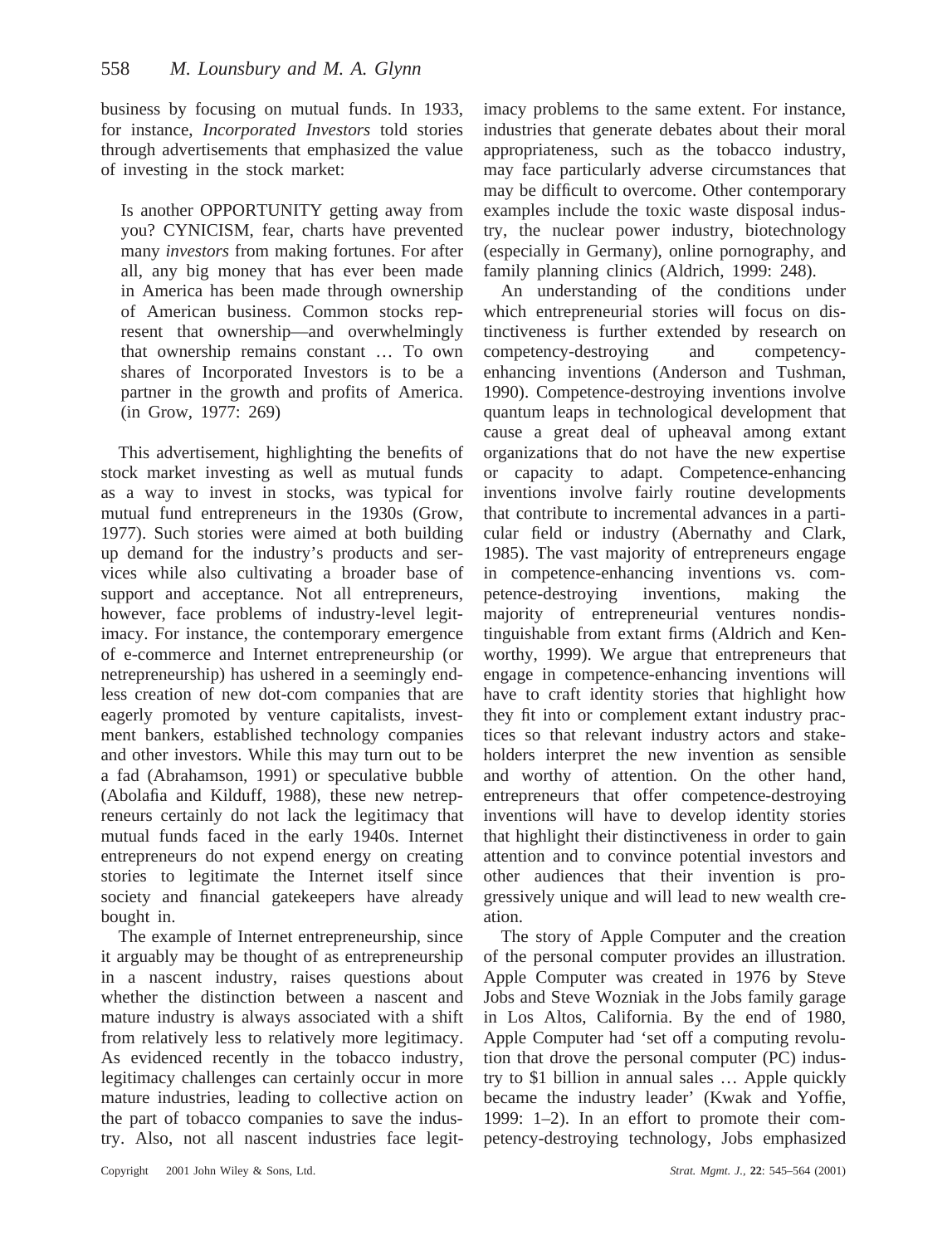Apple's vision to 'change the world through technology.' This vision became expressed in the development of user-friendly computers that anyone could use and was widely touted in the stories told by Apple. The development of the PC was truly revolutionary since extant computer usage tended to be restricted to computer technicians who had mastered the operations of mainframe computers. While Apple would soon encounter problems as a result of competition from IBM and related nonproprietary PC architectures, Apple's initial success was driven by the development of a competence-destroying technology coupled with the construction of an entrepreneurial story about how Apple's innovation would transform the world. The success of this story enabled Apple to obtain needed resource capital and helped to cultivate a deeply loyal customer base. It also fueled the creation of a new product market.

Extrapolating from theory and practical illustrations, we propose that, for entrepreneurs to gain legitimacy, their stories of identity need to account for the conditions under which they should focus on competitive distinctiveness or industry legitimation. Said another way, while it is clear that entrepreneurs need to accumulate resource capital and construct identity stories in a way that emphasizes the unique capabilities of a venture, entrepreneurs must also be skilled in assessing what the broader institutional environment establishes as appropriate or credible. The extent to which legitimacy is related to industry life cycles, however, is best viewed as an empirical question. Our arguments about how stories are shaped by institutional capital lead to the following two propositions:

*Proposition 6: The content of entrepreneurial stories will focus relatively less on establishing a venture's distinctiveness when the industry context within which the entrepreneur is embedded lacks legitimacy or the entrepreneurial invention being offered is competenceenhancing relative to extant industry expertise or practices.*

*Proposition 7: The content of entrepreneurial stories will focus relatively more on establishing a venture's distinctiveness when the industry context within which the entrepreneur is embedded has been legitimated or the entre-* *preneurial invention being offered is competence-destroying relative to extant industry expertise or practices.*

# **IMPLICATIONS AND CONCLUSIONS**

A key implication of this paper is that entrepreneurs need to learn to become skilled cultural operatives who can develop stories about who they are and how their resources or ideas will lead to future benefits for consumers and society. We have argued that for entrepreneurs to gain legitimacy and access to resources, stories must be astutely constructed. In constructing an entrepreneurial story, however, it is important to balance the need for legitimacy by abiding by societal norms about what is appropriate with efforts to create unique identities that may differentiate and lend competitive advantage. The extent to which these imperatives should be balanced, however, may vary over the life course of a firm and industry.

We have argued that the study of entrepreneurship and strategic management can be advanced through a focus on cultural processes and through the development of a more integrative framework that involves combining the insights of theoretical perspectives such as the resource-based view of the firm, the institutional analysis of organizations, and organizational identity (e.g., Oliver, 1997; Rao, 1994). While entrepreneurship researchers have lamented the lack of a theory about entrepreneurship (e.g., Shane and Venkataraman, 2000), the study of entrepreneurship can clearly contribute to our understanding of strategic process, the evolutionary dynamics of industries, and more generally, to economic development and wealth creation. While there are obvious connections that can be made between the processes by which entrepreneurs mobilize resources and resourcebased views in strategy, relatively little attention has been paid to the cultural dimensions by which entrepreneurs or firm leaders seek to establish their identity and gain legitimacy for their enterprises (Scott, 1995).

For strategy researchers, we believe that a focus on entrepreneurial stories can help to develop further linkages to organizational theory (Barney and Zajac, 1994). As we have argued, we think that it would be particularly fruitful to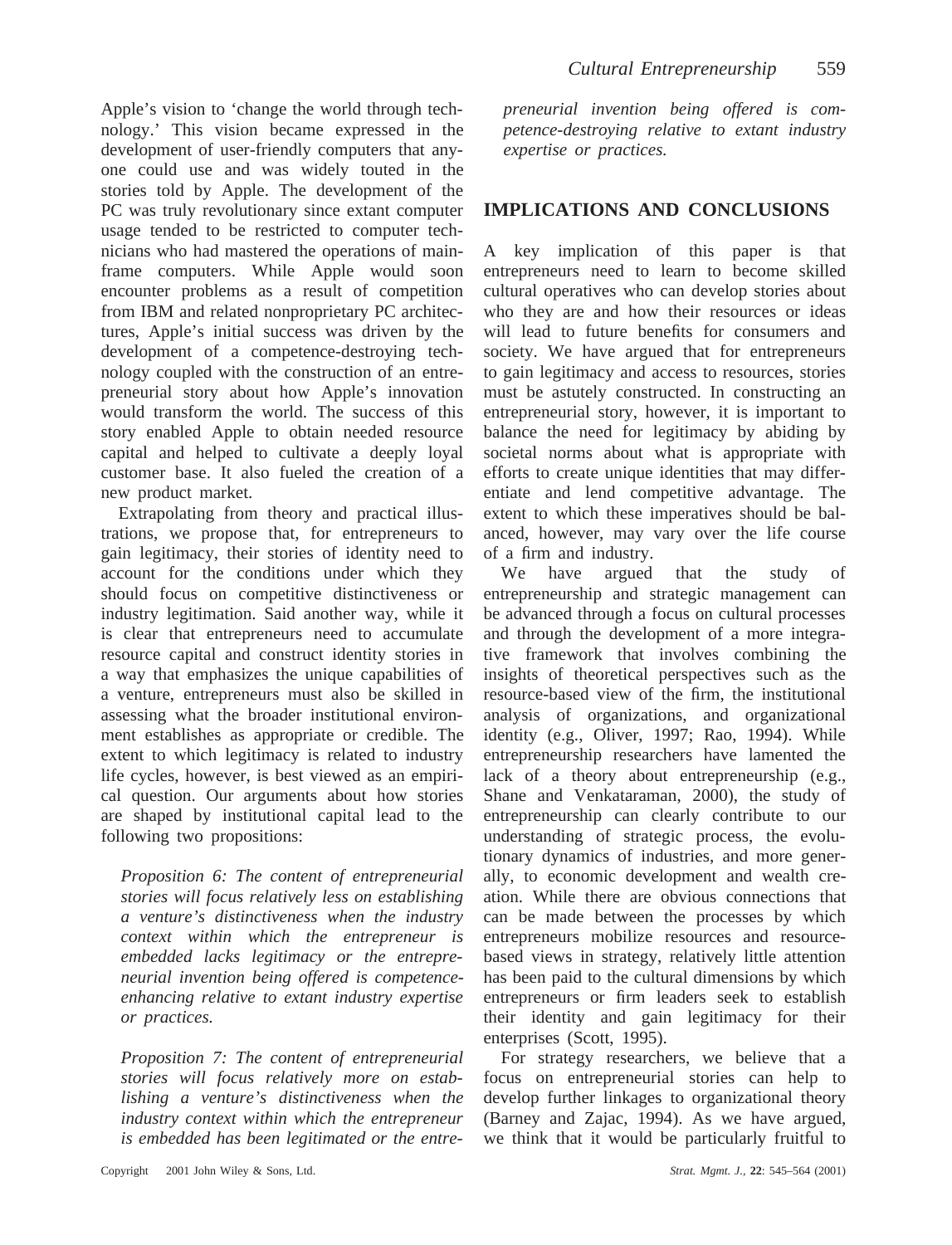develop empirical projects that investigate the relationship between resource capital and institutional capital (Oliver, 1997). We believe that we have contributed to the conceptual elaboration of resource capital and institutional capital by focusing attention on the processes by which they are created and how they may interact temporally. By focusing on legitimation process, our work also responds to calls for researchers to attend to a broader set of intangible, knowledge-based resources that affect competitive outcomes (e.g., Mosakowski, 1998).

Further, we believe that the ideas presented here may be generally applicable to established organizations as well as entrepreneurial ventures. That is, storytelling is not unique to the processes by which entrepreneurial ventures or industries gain legitimacy, but is a prevalent part of all organizational life (e.g., Barry and Elmes, 1997; Ireland and Hitt, 1997). While legitimacy has often been discussed as an organizational end in itself by institutional theorists (Tolbert and Zucker, 1996), a focus on cultural entrepreneurship and identity stories redirects attention towards the study of legitimacy as a process where organizations continually make and remake stories to maintain their identity and status. These efforts importantly complement and extend other strategic efforts by firms that focus on gaining and sustaining competitive advantage (Barney, 2000).

Taking this a step further, processes having to do with cultural entrepreneurship are also relevant for intrapreneurs within organizations (Pinchot, 1985). For example, individuals or units that have new ideas or inventions that may eventually lead to the development of new products or business lines must be able to marshal support and garner resources within a firm to bring their forwardlooking efforts to fruition. This requires the construction of effective stories that are rooted in an intrapreneur's extant stock of resource and institutional capital. In constructing stories about their innovative ideas or inventions, intrapreneurs rely on their accumulated resource capital such as their own skills and abilities, or human capital, as well as their social connections to key gatekeepers within the firm, or social capital. The success of their stories, however, will be conditional upon their stock of institutional capital. The intraorganizational correlate of institutional capital has to do with an organization's culture

that delimits what kinds of projects are appropriate and receive funding as well as the overall legitimacy of that organization within its industry.

While we have highlighted how entrepreneurial identity stories can be tracked, in part, by focusing on media stories or company advertisements, it is important to note that researchers interested in cultural entrepreneurship must be cautious of the potential correlation between observed stories and entrepreneurial resources. For instance, the more successful or visible a particular venture is, the more it will become the object of media attention. Similarly, the more resources a company has, the more it will be able to develop elaborate and visible marketing campaigns, including advertisements.

To study the construction of entrepreneurial stories, however, we suggest that it may be useful to draw on field-based analytical strategies in addition to the archival research of media sources since stories in the media may be biased towards entrepreneurial successes (Stewart, 1998). We believe that detailed ethnographic studies of entrepreneurs at early conception stages are necessary in order to understand how some entrepreneurs are able to make it to the stage of formal organizational creation while others fall by the wayside. We assert that processes of cultural entrepreneurship may be a particularly key element in revealing what separates potential 'winners' from 'losers.' While we have developed a series of propositions in this paper that highlight how resource and institutional capital shape the construction of entrepreneurial stories, a more ethnographic approach to entrepreneurial stories will help us understand more about how cultural entrepreneurship enables subsequent capital acquisition when entrepreneurs have little resource or institutional capital. Stories may be an important independent mechanism enabling resource acquisition at the early stages of a new venture conceptualization, but may be much more reflective of, and interdependent with, an entrepreneur's resource and institutional capital at stages where the new venture has become more legitimate and publicly recognized. More grounded studies of early entrepreneurs will facilitate the generation of theoretical knowledge about the causal relationship between entrepreneurial stories and resources.

Attention to cultural entrepreneurship is especially important because entrepreneurial sto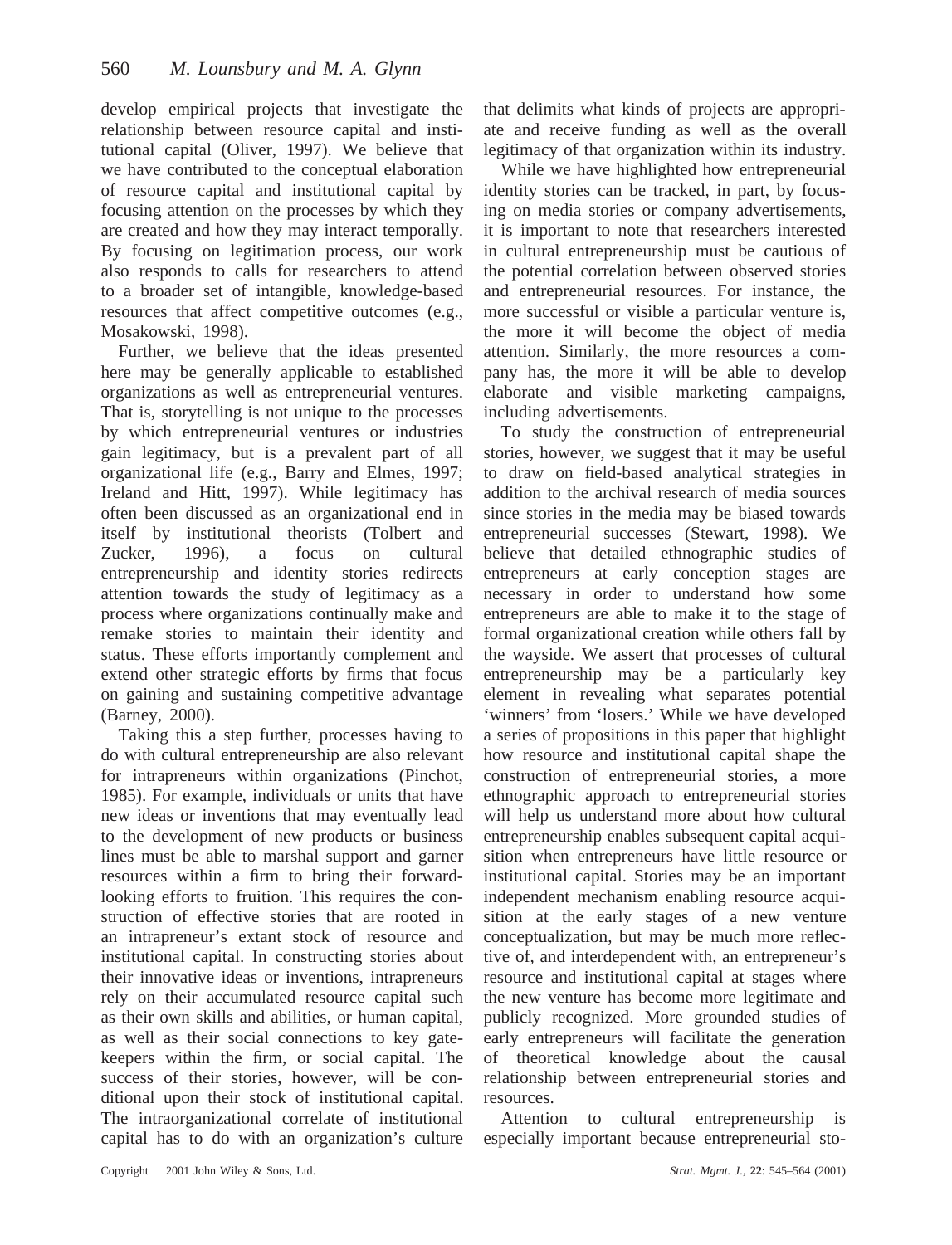ries or claims about firm distinctiveness may be decoupled from the objective benefits of resource and institutional capital. A key challenge for research on entrepreneurial stories is to tease apart the extent to which stories are independent from the stock of capital to which an entrepreneur has access. That is, empirical analysis of entrepreneurial stories cannot assume that resource claims are transparent or 'true' since entrepreneurial accounts about their stock of capital may be inaccurate or even intentionally misleading. We speculate that entrepreneurial stories that lack veracity may affect the success of the venture and its capability to generate wealth; longitudinal research that assesses the impact of story veracity merits empirical investigation.

In conclusion, we believe that a focus on cultural entrepreneurship has the potential to contribute to the development of a more comprehensive theoretical synthesis that crosses the fields of strategy, entrepreneurship, and organizational theory. While the study of cultural processes has been central to institutional and identity researchers in organizational theory, it has been somewhat backgrounded in entrepreneurial and strategy research. At the same time, institutional and identity approaches to organizations can benefit greatly by better accounting for processes on which resource-based researchers focus. We believe that bringing institutional, identity, and resource-based views together through the study of entrepreneurial storytelling can usefully inform our understanding of how new as well as already existing firms acquire resources and create wealth.

#### **ACKNOWLEDGEMENTS**

We are especially grateful to Pamela S. Barr, Paul Ingram, Candace Jones, Robert Kazanjian, Rodney Lacey, Mike Sacks, Marc Ventresca, and participants at the Institutions, Conflict and Change Workshop at the J. L. Kellogg Graduate School of Management at Northwestern University (December, 1999), who provided stimulating comments and urged us forward.

#### **REFERENCES**

Abernathy W, Clark KB. 1985. Innovation: mapping the winds of creative destruction. *Research Policy* **14**: 3–22.

- Abolafia MY, Kilduff M. 1988. Enacting market crisis: the social construction of a speculative bubble. *Administrative Science Quarterly* **33**: 177–193.
- Abrahamson E. 1991. Managerial fads and fashions: the diffusion and rejection of innovations. *Academy of Management Review* **16**: 586–612.
- Albert S, Whetten DA. 1985. Organizational identity. In *Research in Organizational Behavior*, Vol. 7, Staw BM, Cummings LL (eds). JAI Press: Greenwich, CT; 263–295.
- Aldrich HE. 1999. *Organizations Evolving*. Sage: London.
- Aldrich HE, Baker T. 1997. Blinded by the cites? Has there been progress in entrepreneurship research? In *Entrepreneurship: 2000*, Sexton DL, Smilor RW (eds). Upstart:: Chicago, IL; 377–400.
- Aldrich HE, Fiol CM. 1994. Fools rush in? The institutional context of industry creation. *Academy of Management Review* **19**: 645–670.
- Aldrich HE, Kenworthy A. 1999. The accidental entrepreneur: Campbellian antinomies and organizational foundings. In *Variations in Organization Science: In Honor of Donald T. Campbell*, Baum JAC, McKelvey B (eds). Sage: Newbury Park, CA; 19–33.
- Aldrich HE, Wiedenmayer G. 1993. From traits to rates: an ecological perspective on organizational foundings. In *Advances in Entrepreneurship, Firm Emergence, and Growth*, Vol. 1, Katz JA, Brockhaus RH (eds). JAI Press: Greenwich, CT; 145–195.
- Amit R, Schoemaker PJH. 1993. Strategic assets and organizational rent. *Strategic Management Journal* **14**(1): 33–46.
- Anderson P, Tushman M. 1990. Technological discontinuities and dominant designs: a cyclical model of technological change. *Administrative Science Quarterly* **35**: 604–633.
- Ashforth BE, Humphrey RH. 1997. The ubiquity and potency of labeling in organizations. *Organization Science* **8**: 43–58.
- Ashforth BE, Mael FE. 1996. Organizational identity and strategy as a context for the individual. In *Advances in Strategic Management*, Vol. 13, Baum JAC, Dutton JE (eds). JAI Press: Greenwich, CT; 19–64.
- Barney JB. 1986. Strategic factor markets: expectations, luck, and business strategy. *Management Science* **32**: 1231–1241.
- Barney JB. 1991. Firm resources and sustained competitive advantage. *Journal of Management* **17**: 99–120.
- Barney JB. 2000. Nothing's permanent: the role of sustainability and luck in resource-based logic. In *Advances in Strategic Management*, Vol. 17, Baum JAC, Dobbin F (eds). JAI Press: Greenwich, CT.
- Barney JB, Zajac EJ. 1994. Competitive organizational behavior: toward an organizationally-based theory of competitive advantage. *Strategic Management Journal*, Winter Special Issue **15**: 5–9.
- Barry D, Elmes M. 1997. Strategy retold: toward a narrative view of strategic discourse. *Academy of Management Review* **22**: 429–452.
- Baum JAC, Dobbin F (eds). 2000. *Advances in Strategic Management*, Vol 17. JAI Press: Greenwich, CT.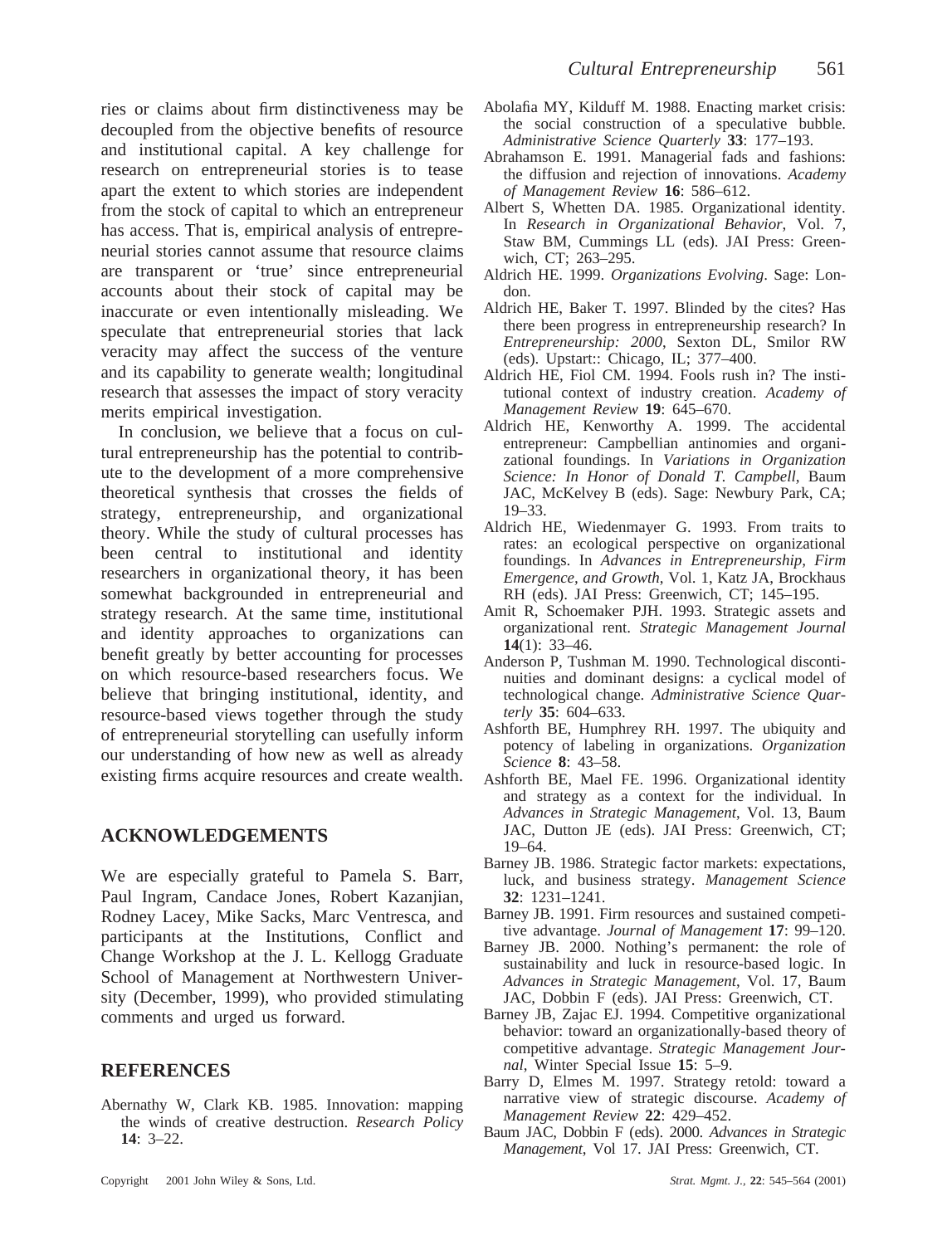- Baum JAC, Oliver C. 1992. Institutional embeddedness and the dynamics of organizational populations. *American Sociological Review* **57**: 540–559.
- Baum JAC, Oliver C. 1996. Toward an institutional ecology of organizational founding. *Academy of Management Journal* **39**: 1378–1427.
- Baum JAC, Powell WW. 1995. Cultivating an institutional ecology of organizations: comment on Hannan, Carroll, Dundon, and Torres. *American Sociological Review* **60**: 529–538.
- Boje D. 1991. The storytelling organization: a study of storytelling performance in an office supply firm. *Administrative Science Quarterly* **36**: 106–126.
- Brewer MB. 1991. The social self: on being the same and different at the same time. *Personality and Social Psychology Bulletin* **17**: 475–482.
- Bronson P. 1999. *The Nudist on the Late Shift and Other True Tales of Silicon Valley*. Random House: New York.
- Bruner J. 1990. *Acts of Meaning*. Harvard University Press: Cambridge, MA.
- Burt RS. 1992. *Structural Holes*. Harvard University Press: Cambridge, MA.
- Camp MS, Sexton DL. 1992. Trends in venture capital investment: implications for high-technology firms. *Journal of Small Business Management* **30**: 11–19.
- Carroll GR, Hannan MT. 1989. Density Dependence in the evolution of populations of newspaper organizations. *American Sociological Review* **54**: 524–541.
- Caves R. 1992 [1964]. *American Industry: Structure, Conduct, Performance*, 7th edn. Prentice-Hall: Englewood Cliffs, NJ.
- Collins JC, Porras JI. 1994. *Built to Last*. HarperBusiness: New York.
- Cool Companies. 2000. *Fortune* **26**(June): 98.
- Crothers B, Shankland S. 1998. [13 November, 1998], Top secret chip less secret now. Cnet.com. http://home.cnet.com/category/0-1003-200-335319.html.
- Czarniawska B, Wolff R. 1998. Constructing new identities in established organization fields: young universities in old Europe. *International Studies of Management and Organization* **28**: 32–56.
- Czarniawska-Joerges B. 1994. Narratives of individual and organizational identities. In *Communication Yearbook*, Vol. 17, Deetz S (ed). Sage: Thousand Oaks, CA; 193–221.
- Dacin MT. 1997. Isomorphism in context: the power and prescription of institutional norms. *Academy of Management Journal* **40**: 46–81.
- Dacin MT, Ventresca MJ, Beal B. 1999. The embeddedness of organizations: research dialogue and directions. *Journal of Management* **25**: 317–356.
- D'Aveni RA, Kesner IF. 1993. Top managerial prestige, power and tender offer response: a study of elite social networks and target firm cooperation during takeovers. *Organization Science* **4**: 123–151.
- Deephouse DL. 1996. Does isomorphism legitimate? *Academy of Management Journal* **39**: 1024–1039.
- De Meza D, Southey C. 1996. The borrower's curse: optimism, finance, and entrepreneurship. *The Economic Journal* **106**: 375–386.
- DiMaggio PJ, Powell WW. 1983. The iron cage revisited: institutional isomorphism and collective

rationality in organizational fields. *American Sociological Review* **48**: 147–160.

- Dutton JE, Dukerich JM. 1991. Keeping an eye on the mirror: image and identity in organizational adaptation. *Academy of Management Journal* **34**: 517–554.
- Eccles RG, Crane DB. 1988. *Doing Deals*. Harvard Business School Press: Boston, MA.
- Elsbach KD, Glynn MA. 1996. Believing your own 'PR': embedding identification in strategic reputation. In *Advances in Strategic Management*, Vol. 13, Baum JAC, Dutton JE (eds). JAI Press: Greenwich, CT; 65–90.
- Elsbach KD, Kramer RD. 1996. Members' responses to organizational identity threats: encountering and countering the business week rankings. *Administrative Science Quarterly* **41**: 442–476.
- Ferguson A. 1999. Lewis and Clark find the new economy. *Fortune* **22**(November): 83.
- Fiol CM. 1989. A semiotic analysis of corporate language: organizational boundaries and joint venturing. *Administrative Science Quarterly* **34**: 277–303.
- Fombrun CJ. 1996. *Reputation: Realizing Value from the Corporate Image*. Harvard Business School Press: Boston, MA.
- Fombrun CJ, Shanley MT. 1990. What's in a name? Reputation building and corporate strategy. *Academy of Management Journal* **33**: 233–258.
- Gartner WB. 1988. Who is an entrepreneur?' is the wrong question. *American Journal of Small Business* **12**: 11–32.
- Gifford S. 1997. Limited attention and the role of the venture capitalist. *Journal of Business Venturing* **12**: 459–482.
- Gioia DA, Schultz M, Corley KG. 2000. Organizational identity, image, and adaptive instability. *Academy of Management Review* **25**: 63–81.
- Glynn MA. 2000. When cymbals become symbols: conflict over organizational identity within a symphony orchestra. *Organization Science* **11**: 285–298.
- Glynn MA, Abzug R. 1998. Isomorphism and competitive differentiation in the organizational name game. In *Advances in Strategic Management*, Vol. 15, Baum JAC (ed). JAI Press: Greenwich, CT; 105– 128.
- Goffman E. 1959. *The Presentation of Self in Everyday Life*. Doubleday: New York.
- Gorman M, Sahlman WA. 1989. What do venture capitalists do? *Journal of Business Venturing* **4**: 231–248.
- Grow NR. 1977. The 'Boston-type open-end fund' development of a national financial institution: 1924–1940. Doctoral dissertation, Harvard University.
- Hannan MT, Freeman J. 1989. *Organizational Ecology*. Harvard University Press: Cambridge, MA.
- Haveman HA, Rao H. 1997. Structuring a theory of moral sentiments: institutional and organizational coevolution in the early thrift industry. *American Journal of Sociology* **102**: 1606–1651.
- Hayak FA. 1945. The use of knowledge in society. *American Economic Review* **35**: 519–530.
- Hofer CW, Bygrave WD. 1992. Researching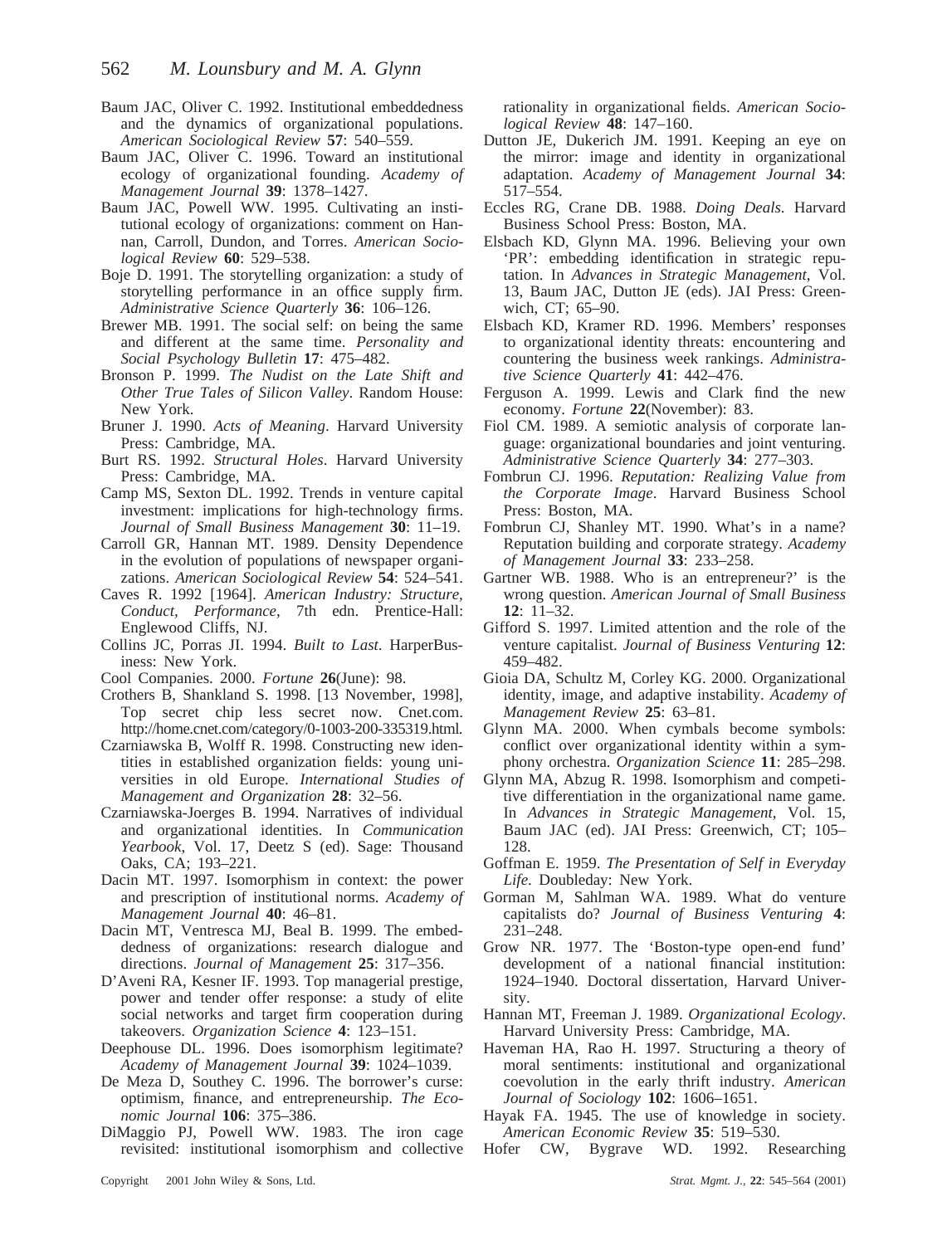entrepreneurship. *Entrepreneurship Theory and Practice* **16**: 91–100.

- Huff AS. 1982. Industry influences on strategy reformulation. *Strategic Management Journal* **3**(2): 119–131.
- Hybels RC. 1994. Legitimation, population density, and founding rates: the institutionalization of commercial biotechnology in the U.S., 1971–1989. PhD dissertation, Cornell University.
- Ireland DR, Hitt MA. 1997. Strategy-as-story': clarifications and enhancements to Barry and Elmes' arguments. *Academy of Management Review* **22**: 844– 847.
- Katz J, Gartner WB. 1988. Properties of emerging organizations. *Academy of Management Review* **13**: 429–441.
- Kirzner I. 1985. *Discovery and the Capitalist Process*. University of Chicago Press: Chicago, IL.
- Knoke D. 1982. The spread of municipal reform: temporal, spatial, and social dynamics. *American Journal of Sociology* **87**: 1314–1349.
- Kotter JP, Heskett JL. 1992. *Corporate Culture and Performance*. Free Press: New York.
- Kwak M, Yoffie DB. 1999. Apple Computer 1999. Harvard Business School Case 9-799-108.
- Leenders R, Gabbay SM. 1999. *Corporate Social Capital and Liability*. Kluwer: Boston, MA.
- Lewis M. 1999. *The New New Thing: A Silicon Valley Story*. Norton: New York.
- Lounsbury M, Hirsch P, Klinkerman S. 1998. Institutional upheaval and performance variation: a theoretical agenda and illustration from the deregulation of banking in the field of finance. In *Advances in Strategic Management*, Vol. 15, Baum J (ed). JAI Press: Greenwich, CT; 129–146.
- Low MB, Abrahamson E. 1997. Movements, bandwagons, and clones: industry evolution and the entrepreneurial process. *Journal of Business Venturing* **12**: 435–458.
- Makadok R. 2000. A general theory of rent creation. Proceedings of the Academy of Management Conference. Toronto, ON, Canada.
- March J, Olsen J. 1976. *Ambiguity and Choice in Organizations*. Universitetsforlaget: Bergen.
- Martin J, Feldman MS, Hatch MJ, Sitkin SB. 1983. The uniqueness paradox in organizational stories. *Administrative Science Quarterly* **28**: 438–453.
- Martinelli A. 1994. Entrepreneurship and management. In *The Handbook of Economic Sociology*, Smelser N, Swedberg R (eds). Princeton University Press: Princeton, NJ; 476–503.
- Meyer JW, Scott WR. 1983. Centralization and the legitimacy problems of local government. In *Organizational Environments: Ritual and Rationality*, Meyer JW, Scott WR (eds). Sage: Beverly Hills, CA; 199–215.
- Mitroff I, Kilmann RH. 1976. On organizational stories: an approach to the design and analysis of organizations through myths and stories. In *The Management of Organization Design*, Kilmann RH, Pondy LR, Slevin DP (eds). Elsevier North-Holland: New York; 189–207.
- Mosakowski E. 1998. Entrepreneurial resources, organi-

zational choices, and competitive outcomes. *Organization Science* **9**: 625–643.

- Nahapiet J, Ghoshal S. 1998. Social capital, intellectual capital, and the organizational advantage. *Academy of Management Review* **23**: 242–266.
- Ocasio W. 1997. Towards an attention-based view of the firm. *Strategic Management Journal*, Summer Special Issue **18**: 187–206.
- Oliver C. 1997. Sustainable competitive advantage: combining institutional and resource-based views. *Strategic Management Journal* **18**(9): 697–713.
- Penrose E. 1959. *The Theory of the Growth of the Firm*. Basil Blackwell: Oxford.
- Peteraf M, Shanley M. 1997. Getting to know you: a theory of strategic group identity. *Strategic Management Journal*, Summer Special Issue **18**: 165–186.
- Pettigrew A. 1979. On studying organizational culture. *Administrative Science Quarterly* **24**: 570–581.
- Pinchot G. 1985. *Intrapreneuring*. Harper & Row: New York.
- Prahalad CK, Bettis RA. 1986. The dominant logic: a new linkage between diversity and performance. *Strategic Management Journal* **7**(6): 485–501.
- Prahalad CK, Hamel G. 1990. The core competence of the corporation. *Harvard Business Review* **68**(3): 79–91.
- Rao H. 1994. The social construction of reputation: certification contests, legitimation, and the survival of organizations in the American automobile industry, 1895–1912. *Strategic Management Journal*, Winter Special Issue **15**: 29–44.
- Reynolds PD. 1992. Sociology and entrepreneurship: concepts and contributions. *Entrepreneurship Theory and Practice* **16**: 47–70.
- Reynolds PD, White SB. 1997. *The Entrepreneurial Process: Economic Growth, Men, Women, and Minorities*. Quorum Books: Westport, CT.
- Reynolds PD, Hay M, Camp SM. 1999. *Global Entrepreneurial Monitor: 1999 Executive Report*. Ewing Marion Kauffman Foundation: Kansas City, MO.
- Ruef M. 1997. Prolegomenon to the relation between social theory and method. *Journal of Mathematical Sociology* **22**: 303–332.
- Ruef M, Scott WR. 1998. A multidimensional model of organizational legitimacy: hospital survival in changing institutional environments. *Administrative Science Quarterly* **43**: 877–904.
- Salancik GR, Leblebici H. 1988. Variety and form in organizing transactions: a generative grammar of organization. In *Research in the Sociology of Organizations*, Vol. 6, DiTomaso N (ed). JAI Press: Greenwich, CT; 1–31.
- Schein E. 1992. *Organizational Culture and Leadership*. Jossey-Bass: San Francisco, CA.
- Scherer FM, Ross D. 1990. *Industrial Market Structure and Economic Performance*, 3rd edn. Houghton Mifflin: Boston, MA.
- Schneiberg M, Clemens ES. Forthcoming. The typical tools for the job: research strategies in institutional analysis. In *Bending the Bars of the Iron Cage*, Powell WW, Jones D (eds). University of Chicago Press: Chicago, IL.